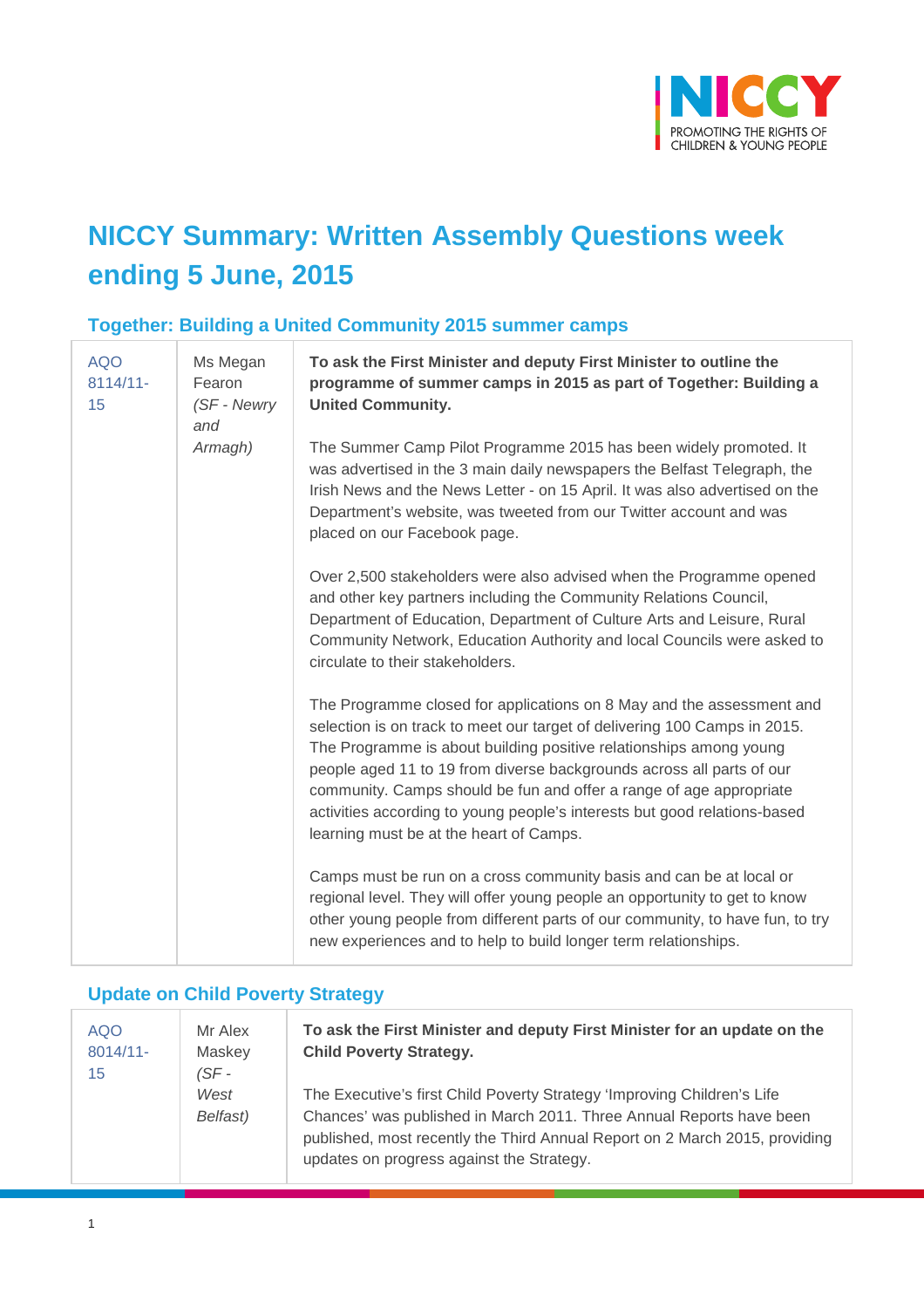

#### **How OFMDFM engages with stakeholders in relation to the UNCRC**

| <b>AQO</b><br>8010/11-<br>15 | Mr Nelson<br>McCausland<br>(DUP - North<br>Belfast) | To ask the First Minister and deputy First Minister how their<br>Department engages with stakeholder organisations in relation to<br>international human rights commitments such as the United Nations<br>Convention on the Rights of the Child.                                                                                                                                                           |
|------------------------------|-----------------------------------------------------|------------------------------------------------------------------------------------------------------------------------------------------------------------------------------------------------------------------------------------------------------------------------------------------------------------------------------------------------------------------------------------------------------------|
|                              |                                                     | OFMDFM has lead responsibility for a range of United Nations<br>Conventions.                                                                                                                                                                                                                                                                                                                               |
|                              |                                                     | In each of these areas our officials work with officials in appropriate<br>Whitehall departments to provide input to UK state reports, mid-term<br>reports and briefings for delegations attending UN oral examinations.<br>When preparing inputs, OFMDFM officials consult with appropriate<br>departments and relevant stakeholders to identify issues which may be of<br>particular interest to the UN. |
|                              |                                                     | In regards to the United Nations Convention on the Rights of the Child<br>there is ongoing formal and informal engagement with stakeholders. This<br>engagement supported our contribution to the recent State Party Report<br>on UNCRC. In addition, OFMDFM is currently funding the development of<br>an NGO report on UNCRC.                                                                            |

#### **OFMDFM update on outcome of children's budgeting pilot**

| <b>AQW</b><br>44263/11-<br>15 | Mr Chris<br>Lyttle<br>$(APNI -$ | To ask the First Minister and deputy First Minister for an update on the<br>outcome of the children's budgeting pilot.                                                                                                                                                                                                                                                                                                                                                                                                                                              |
|-------------------------------|---------------------------------|---------------------------------------------------------------------------------------------------------------------------------------------------------------------------------------------------------------------------------------------------------------------------------------------------------------------------------------------------------------------------------------------------------------------------------------------------------------------------------------------------------------------------------------------------------------------|
|                               | East<br>Belfast)                | Research is being undertaken for the Northern Ireland Children's<br>Commissioner (NICCY) by the Social Research Unit (SRU) in Dartington, to<br>identify the extent and effectiveness of direct public funding provided for<br>services impacting on the well-being of children and young people.<br>OFMDFM officials have been involved in providing data for this project, and<br>other departments have been encouraged to work with NICCY.<br>We await the outcome from NICCY to assess how this work can inform the<br>approach we will take to any budgeting. |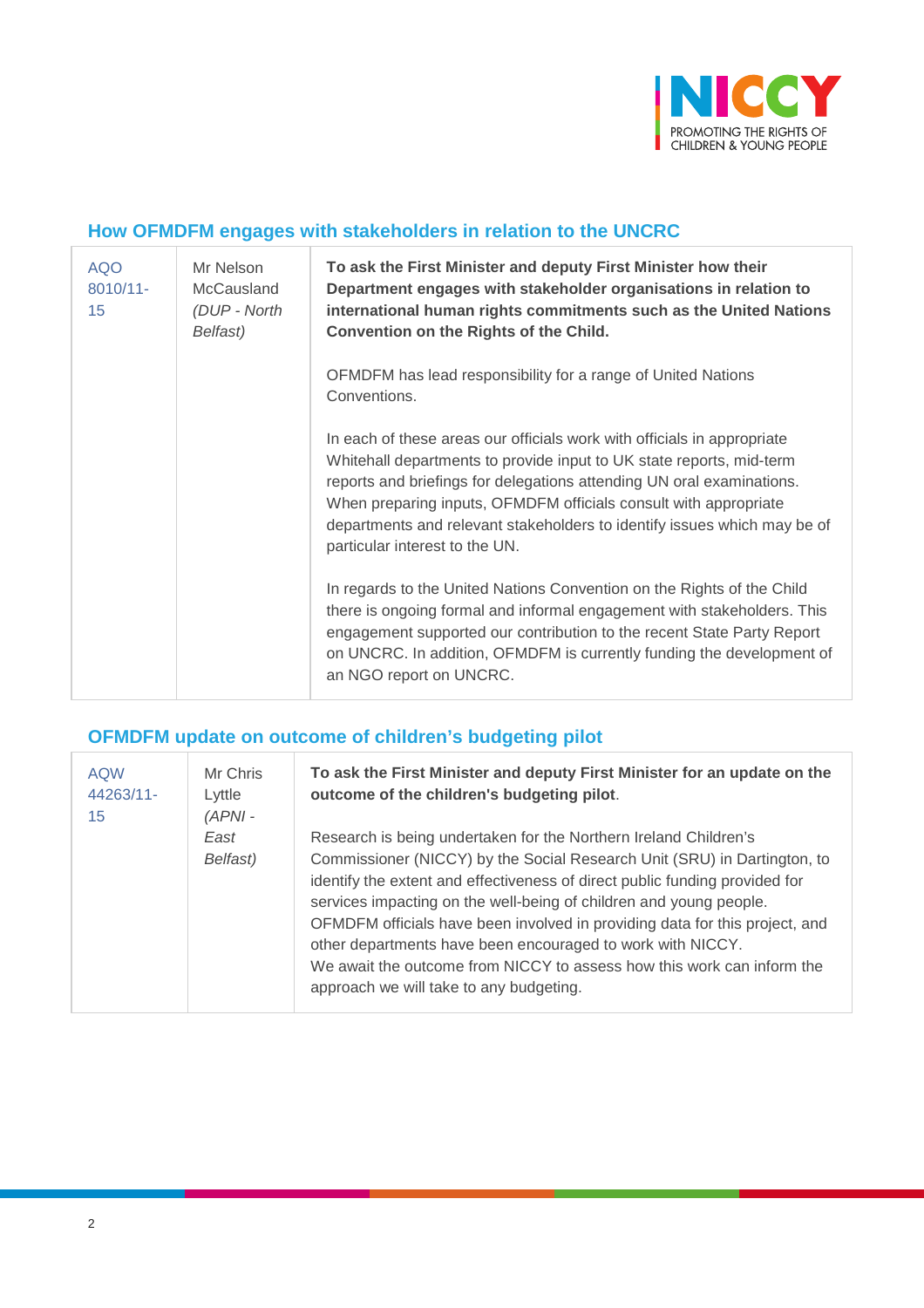

## **FGM inclusion in Racial Equality Strategy**

| <b>AQW</b><br>43771/11-<br>15 | Mr Steven<br>Agnew<br>$(GPNI -$<br>North | To ask the First Minister and deputy First Minister whether the issue of<br>female genital mutilation will be included in the Racial Equality<br>Strategy.                                                                                                        |
|-------------------------------|------------------------------------------|-------------------------------------------------------------------------------------------------------------------------------------------------------------------------------------------------------------------------------------------------------------------|
|                               | Down)                                    | Officials are currently completing the analysis of the 16 week consultation<br>on the revised Racial Equality Strategy. Many issues and concerns were<br>raised within the context of the consultation including female genital<br>mutilation.                    |
|                               |                                          | The issue of FGM engages a number of different departments. The<br>Department of Finance and Personnel, for example, has produced Multi-<br>Agency Guidelines.                                                                                                    |
|                               |                                          | The guidelines set out a multi-agency response and strategies to encourage<br>agencies to co-operate and work together on the issue. The Department of<br>Justice is taking forward proposals to include provisions relating to FGM in<br>the Serious Crime Bill. |
|                               |                                          | The Department of Health, Social Services and Public Safety and the<br>Department of Education also have a key role to play in tackling this matter.                                                                                                              |

#### **OFMDFM update on children's budgeting pilot**

| <b>AQW</b><br>43430/11-<br>15 | Ms Claire<br>Sugden<br>(IND - East | To ask the First Minister and deputy First Minister for an update<br>on the children's budgeting pilot.                                                                                                                                                                                                              |
|-------------------------------|------------------------------------|----------------------------------------------------------------------------------------------------------------------------------------------------------------------------------------------------------------------------------------------------------------------------------------------------------------------|
|                               | Londonderry)                       | Research is being undertaken for the Northern Ireland Children's<br>Commissioner (NICCY) by the Social Research Unit (SRU) in<br>Dartington to identify the extent and effectiveness of direct public<br>funding being provided for services impacting on the well-being of<br>children and young people.            |
|                               |                                    | OFMDFM officials have been involved in providing data for this project.<br>Junior Minister Bell and Junior Minister McCann updated the Delivering<br>Social Change (DSC) Programme Board on 21 January 2015,<br>encouraging all departments to work with NICCY in collating the<br>necessary data for this research. |
|                               |                                    | We await follow-up from NICCY to assess how this work can inform the<br>approach we will take to any budgeting pilot taking account of available<br>resources in light of budgetary constraints.                                                                                                                     |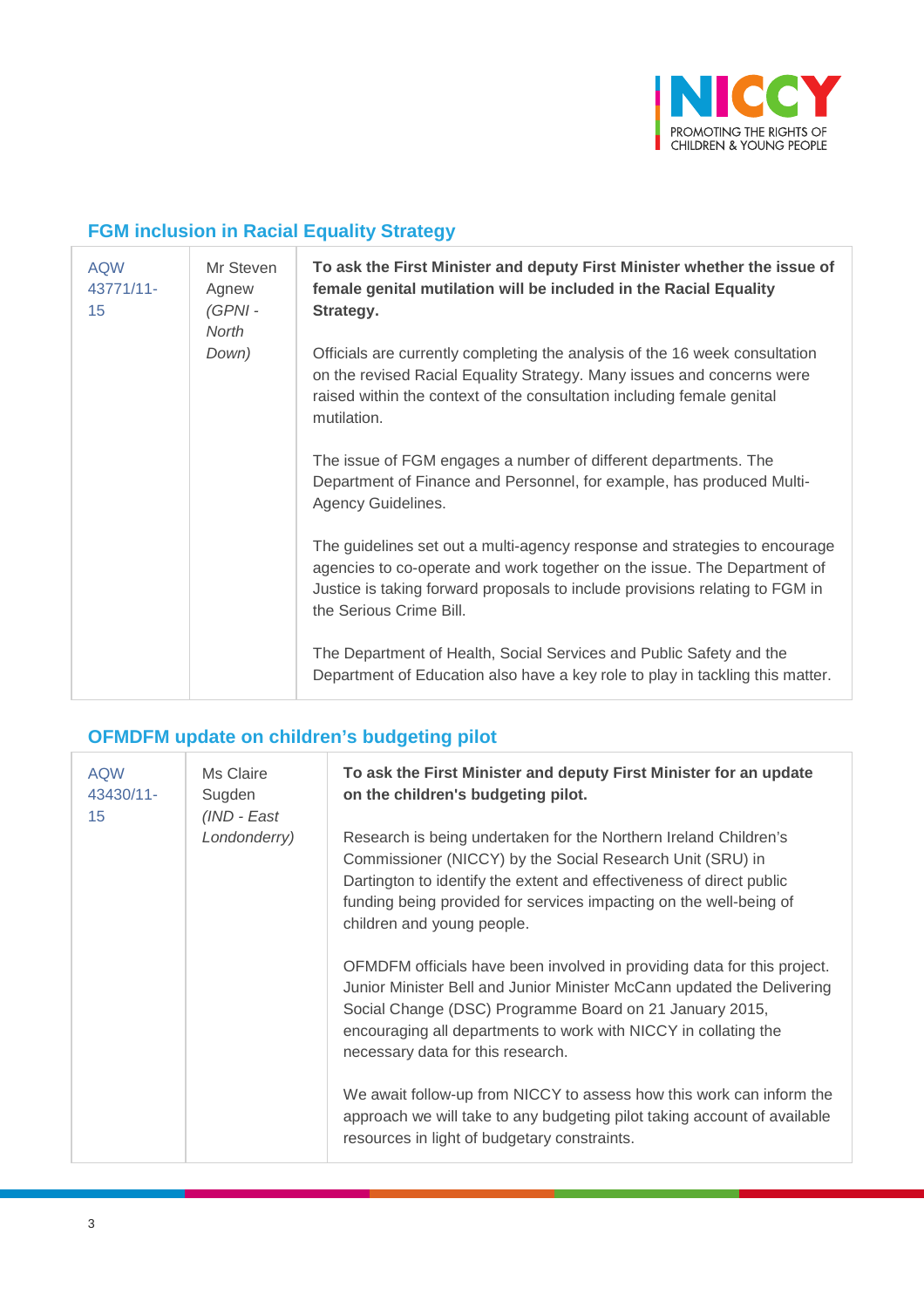

#### **DEL plans for EMA payments to students**

| <b>AQW</b><br>46314/11-<br>15 | Mr Pat<br>Ramsey<br>(SDLP -<br>Foyle) | To ask the Minister for Employment and Learning to outline any<br>departmental plans to change the payment structure of Educational<br>Maintenance Allowance payments to eligible students. [Priority Written]                                                                                                                                                                                                                                                                                                                                                                                                                                                                                                                                                                     |
|-------------------------------|---------------------------------------|------------------------------------------------------------------------------------------------------------------------------------------------------------------------------------------------------------------------------------------------------------------------------------------------------------------------------------------------------------------------------------------------------------------------------------------------------------------------------------------------------------------------------------------------------------------------------------------------------------------------------------------------------------------------------------------------------------------------------------------------------------------------------------|
|                               |                                       | I can advise the member that my Department has no plans to change the<br>payment of the £30 a week means-tested Education Maintenance Allowance,<br>(EMA), every two weeks. The £100 bonuses will continue to be paid twice a<br>year. My Department, and joint owners the Department of Education, carried<br>out an extensive independent review of the EMA scheme, followed by a<br>public consultation, launched on 30 July 2012, for fourteen weeks. The<br>findings of the responses formed the policy changes introduced in academic<br>year 2013/2014. I can confirm a change to how EMA is paid to the student did<br>not form part of the stakeholder's responses to the consultation, nor has it<br>been raised as an issue with my Departmental officials in the past. |

## **DSD actions and their effect since introduction of the Autism Strategy**

| <b>AQW</b><br>46121/11-<br>15 | Mr Jim<br><b>Allister</b><br>$(TUV -$<br><b>North</b><br>Antrim) | To ask the Minister for Social Development what innovative actions, and<br>with what effect, have been taken since the introduction of the Autism<br>Strategy.                                                                                                                                                                                                                                                                                                                                         |
|-------------------------------|------------------------------------------------------------------|--------------------------------------------------------------------------------------------------------------------------------------------------------------------------------------------------------------------------------------------------------------------------------------------------------------------------------------------------------------------------------------------------------------------------------------------------------------------------------------------------------|
|                               |                                                                  | I am fully committed to the Autism Strategy and to delivering on the<br>appropriate commitments contained within the associated Autism Action Plan.<br>Officials from my Department are members of the Autism Strategy Inter-<br>departmental Senior Officials Group and the Autism Strategy Regional Multi-<br>Agency Implementation Team.                                                                                                                                                            |
|                               |                                                                  | As part of the work arising from the Autism Action Plan officials in my<br>Department working with Autism NI developed an autism factsheet and<br>associated training material which has been delivered to just over 2000 front<br>line staff across my Department. Going forward a new e-learning Disability<br>Awareness course giving general advice on autism has been developed by<br>the Centre for Applied Learning and will be mandatory for all new front line<br>staff within my Department. |
|                               |                                                                  | Since the launch of the Autism Strategy and accompanying Action Plan the<br>Improving Benefit Uptake team in the Social Security Agency has been part of<br>a multi-agency advisory team facilitating the Adult Autism Advice Services<br>based in both Ballymena and Belfast. That team also supports the work of the<br>Western Adult Autism Service which covers the Londonderry, Strabane,<br>Omagh and Enniskillen areas.                                                                         |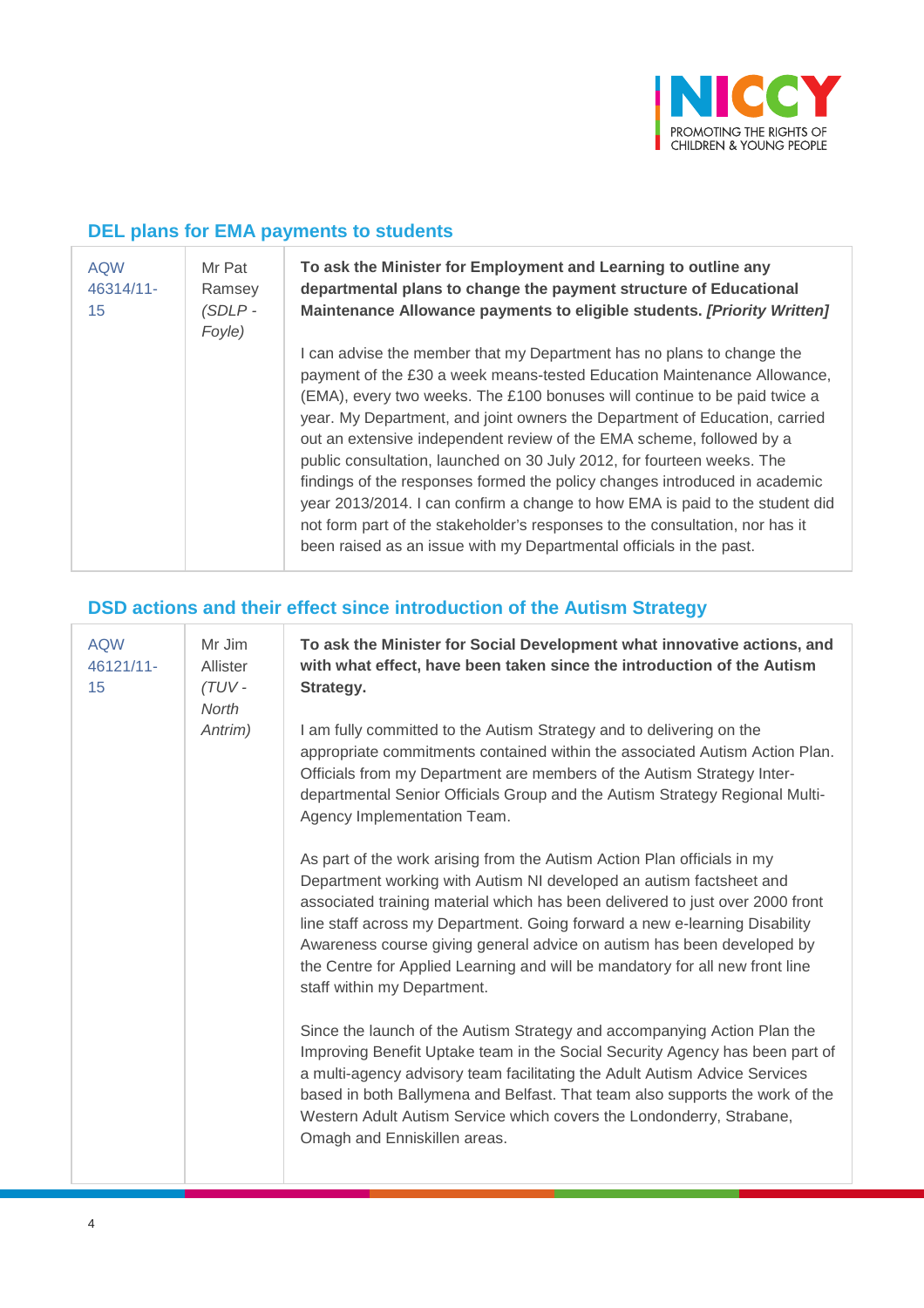

|  | Involvement with the Adult Autism Advice Services enables the Social<br>Security Agency to provide essential support and advice to individuals aged<br>16 years or over who have autism. Part of this support includes a full,<br>comprehensive and confidential benefit entitlement check to ensure that<br>individuals and their families receive all the benefits and support that they are<br>entitled to. |
|--|----------------------------------------------------------------------------------------------------------------------------------------------------------------------------------------------------------------------------------------------------------------------------------------------------------------------------------------------------------------------------------------------------------------|
|  | Through the Supporting People programme my Department is committed to<br>the provision of a range of supported housing options for people with<br>disabilities including those people with autism.                                                                                                                                                                                                             |
|  | The Supporting People programme funds a number of accommodation and<br>floating support services across Northern Ireland specifically for adult clients<br>with autism. 22% of the overall Supporting People budget is used to provide<br>housing support services to people with a disability including those people<br>with autism.                                                                          |
|  | My Department's Interdepartmental Review of Housing Adaptations Services<br>with the Department of Health Social Services and Public Safety has<br>identified the need for further research into the housing design needs of<br>people with autism. The Housing Executive is co-ordinating the review on<br>behalf of the two departments.                                                                     |

## **DCAL budget for its tackling poverty initiative**

| <b>AQW</b><br>46286/11-<br>15 | Mr Peter<br>Weir<br>$(DUP -$<br>North | To ask the Minister of Culture, Arts and Leisure what is the 2015-16<br>budget for her Department's tackling poverty initiative and how much of<br>this is capital funding.                                                                                                                                            |
|-------------------------------|---------------------------------------|------------------------------------------------------------------------------------------------------------------------------------------------------------------------------------------------------------------------------------------------------------------------------------------------------------------------|
|                               | Down)                                 | All of the activity supported by my Department is focussed on the Promoting<br>Equality, Tackling Poverty and Social Exclusion (PETPSE) agenda, aimed at<br>improving the lives of those most in need. This includes the activity<br>undertaken directly by the Department as well that of our Arm's Length<br>Bodies. |
|                               |                                       | There is no specific grant scheme administered by my Department in relation<br>to PETPSE as this agenda underpins all departmental activity and is the<br>central driving force to DCAL's core functions.                                                                                                              |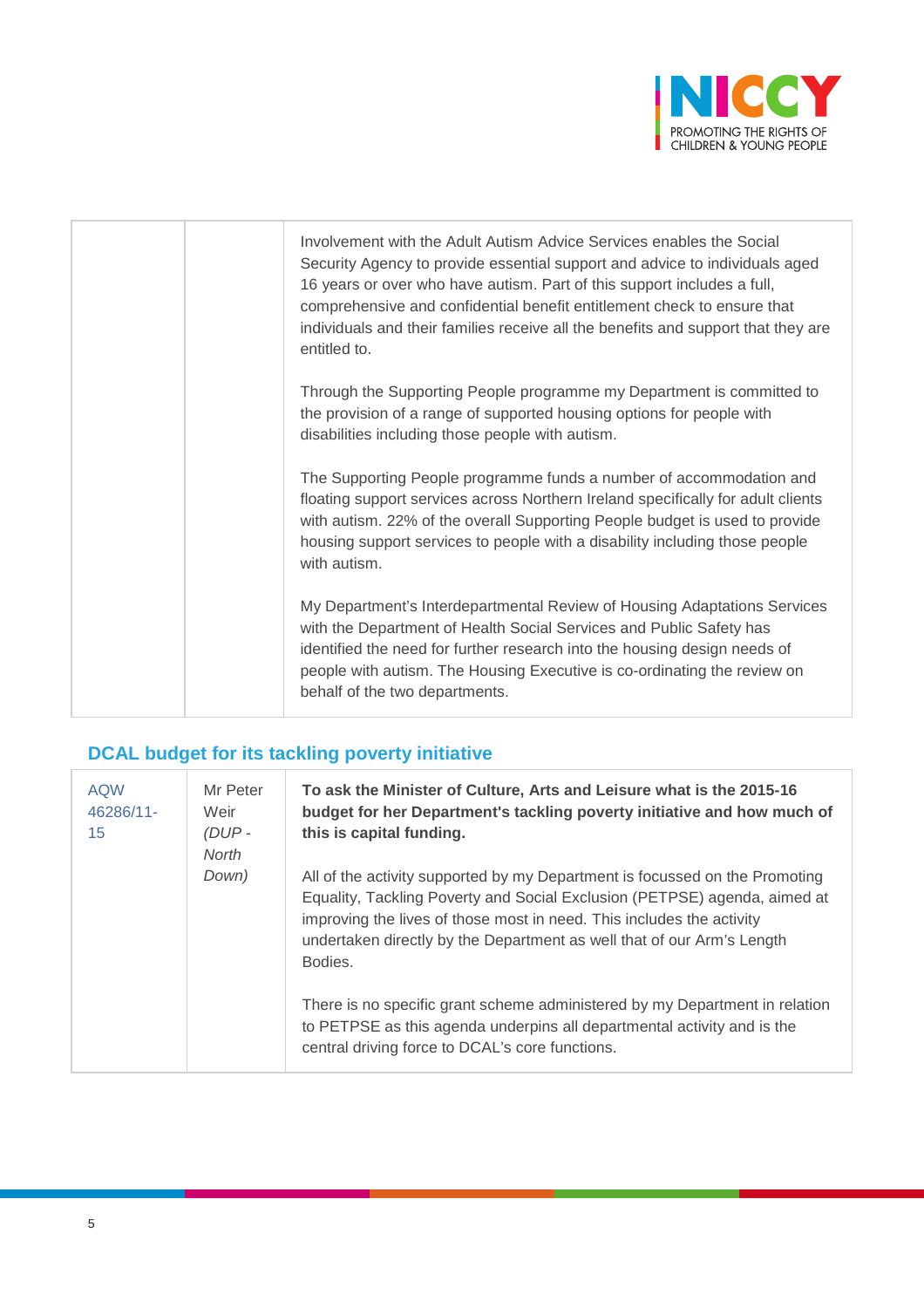

## **DCAL actions and their effect since introduction of the Autism Strategy**

| <b>AQW</b><br>46116/11-<br>15 | Mr Jim<br>Allister<br>(TUV-<br>North<br>Antrim) | To ask the Minister of Culture, Arts and Leisure what innovative actions,<br>and with what effect, have been taken by her Department since the<br>introduction of the Autism Strategy.                                                                                                                                                                                                                                                                                                                                                                                                                                                                                 |
|-------------------------------|-------------------------------------------------|------------------------------------------------------------------------------------------------------------------------------------------------------------------------------------------------------------------------------------------------------------------------------------------------------------------------------------------------------------------------------------------------------------------------------------------------------------------------------------------------------------------------------------------------------------------------------------------------------------------------------------------------------------------------|
|                               |                                                 | My Department supports the Autism Strategy through our commitment to<br>establishing activity programmes that raise participation levels of people with<br>autism through cultural, arts and leisure activities. My Department is also<br>committed to raising awareness amongst staff and our service providers on<br>the needs of people with autism, their families and carers. A wide range of<br>initiatives and activities delivered by my Department and its Arms Length<br>Bodies have contributed to the delivery of the Autism Strategy. These have<br>included:-                                                                                            |
|                               |                                                 | .Sport NI providing funding of £6,261 to Autism Initiatives NI under the Active<br>Awards for Sport Programme to provide Balance-ability training for two staff to<br>deliver a 'Learn to Cycle' Programme for children under 16 years who have a<br>diagnosis of Autism Spectrum Disorder (ASD). The Project delivered 3<br>programmes for a total of 90 children in 3 areas of the north of Ireland. This<br>involved 44 participants. In the current round of Active Awards for Sport, Sport<br>NI are assessing a further projects including an application from Autism<br>Initiatives NI to develop and deliver autism specific swimming lessons for<br>children. |
|                               |                                                 | .DCAL's Inland Fisheries Group has established a Community Outreach<br>Team to increase participation in angling either directly or through Angling<br>First Ltd. Inland Fisheries Group has provided £10k to Angling First Ltd to<br>support the use of angling to address a range of issues including Autism.<br>Groups reached so far include St Joseph Boys PS, Down Residential Project,<br>Larchwood Care, Spring Meadows, Mountfern Adult Centre and Extern<br>Fermanagh/Enniskillen.                                                                                                                                                                           |
|                               |                                                 | . The Arts Council support the Drake Music Project which facilitates access to<br>independent music making for children and adults with complex disabilities.<br>This year they will deliver music programmes which use state of the art<br>technologies to those with visual impairment, physical disability, hearing<br>impairment, autism, learning disabilities, dyspraxia and ADHD. The<br>workshops provide support to the carers, parents, peers and siblings<br>associated with target groups.                                                                                                                                                                 |
|                               |                                                 |                                                                                                                                                                                                                                                                                                                                                                                                                                                                                                                                                                                                                                                                        |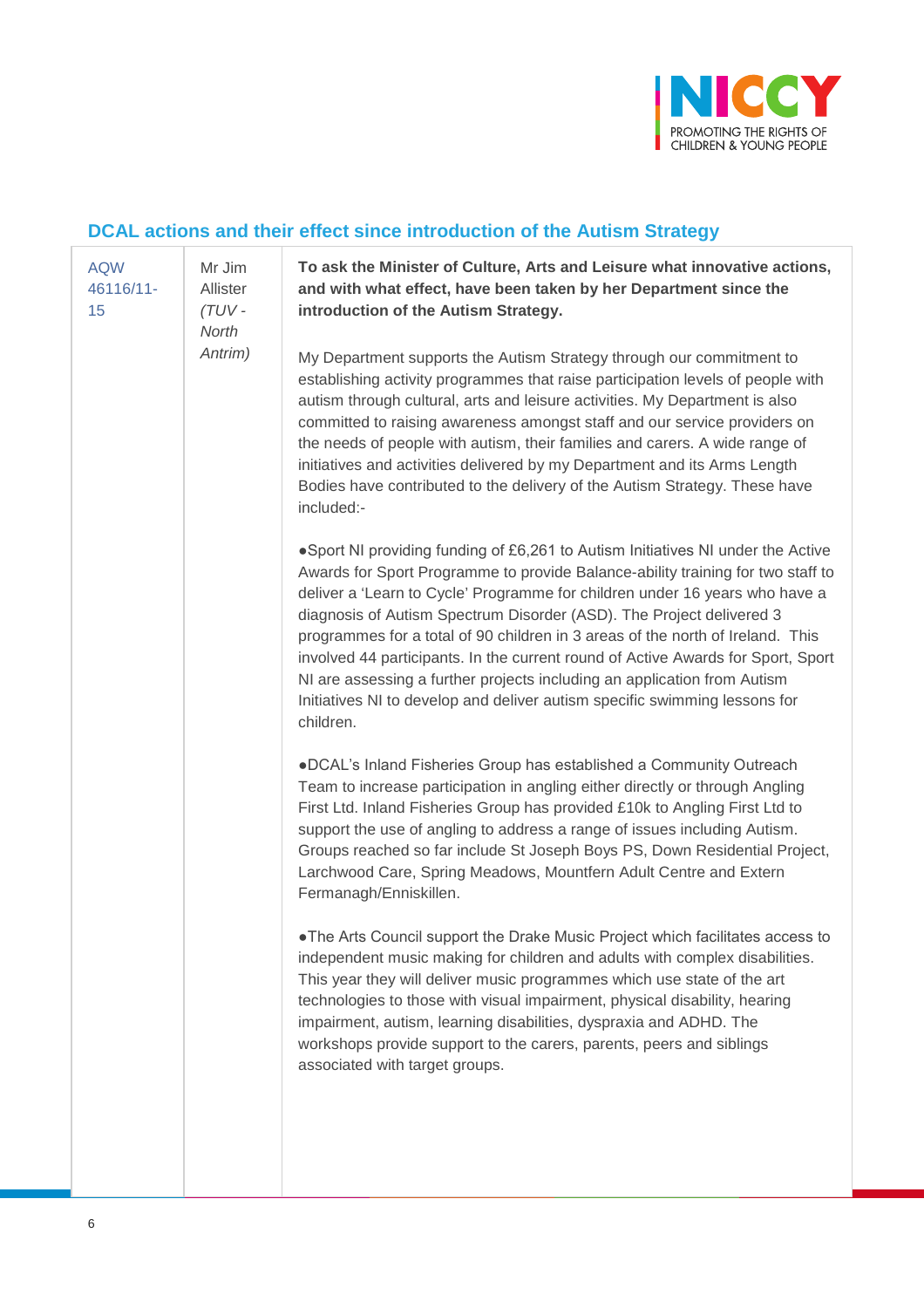

●Drake Music also delivers outreach workshops in schools and daycentres with partnership groups such as Brian Injury Matters, Headway, Cedar Foundation and both the South Eastern Health and Social Services Trust and the Western Health and Social Services Trust. This initiative has a target of 126 attendees per week over the course of the year and a target audience of 1080.

●Autism NI has been National Museums NI's 'Charity of the Year' for the last two years. During that period, National Museums has raised awareness of Autism Spectrum Disorder through a range of initiatives including a Children's Art Exhibition at the Ulster Museum, a light show at the Ulster Museum during Autism Awareness month, prominent display of Autism NI merchandise at all sites and providing complimentary family passes for distribution to Charity members. Representatives of Autism NI delivered training to front-of-house staff to enhance the visitor experience for people on the autism spectrum.

●Libraries NI has run Music Therapy and Read Aloud sessions across a range of age groups and across a number of libraries. There are a number of other examples of local libraries working with individuals who are on the autism spectrum, autism units in schools and adult groups either regularly or on a one-off basis.

●On 21 January 2015 Belfast Central Library hosted the launch of a strategic partnership with the Cedar Foundation's and its new signposting and information service for people with autism. The service operates weekly from Belfast Central Library and also from libraries in Derry, Omagh and Enniskillen.

●At Armagh Observatory two individuals with ASD benefit from therapeutic work-experience 3-4 hours per week providing personal development such as improved communication and computer skills with the support of a job coach provided by Mencap. Armagh Planetarium offers free visits to all forty special schools in the north of Ireland. To date, twenty three schools have accepted the invitation, benefitting 447 children including those with autism.

To continue to raise awareness of autism, my Department has promoted World Autism Awareness Day on 2nd April 2015, by issuing an Autism Factsheet across the Department including all its ALBs.

My Department will continue to make a significant contribution to deliver the Autism Strategy and developments taking place across the north of Ireland with a view to identifying opportunities for further engagement and provision.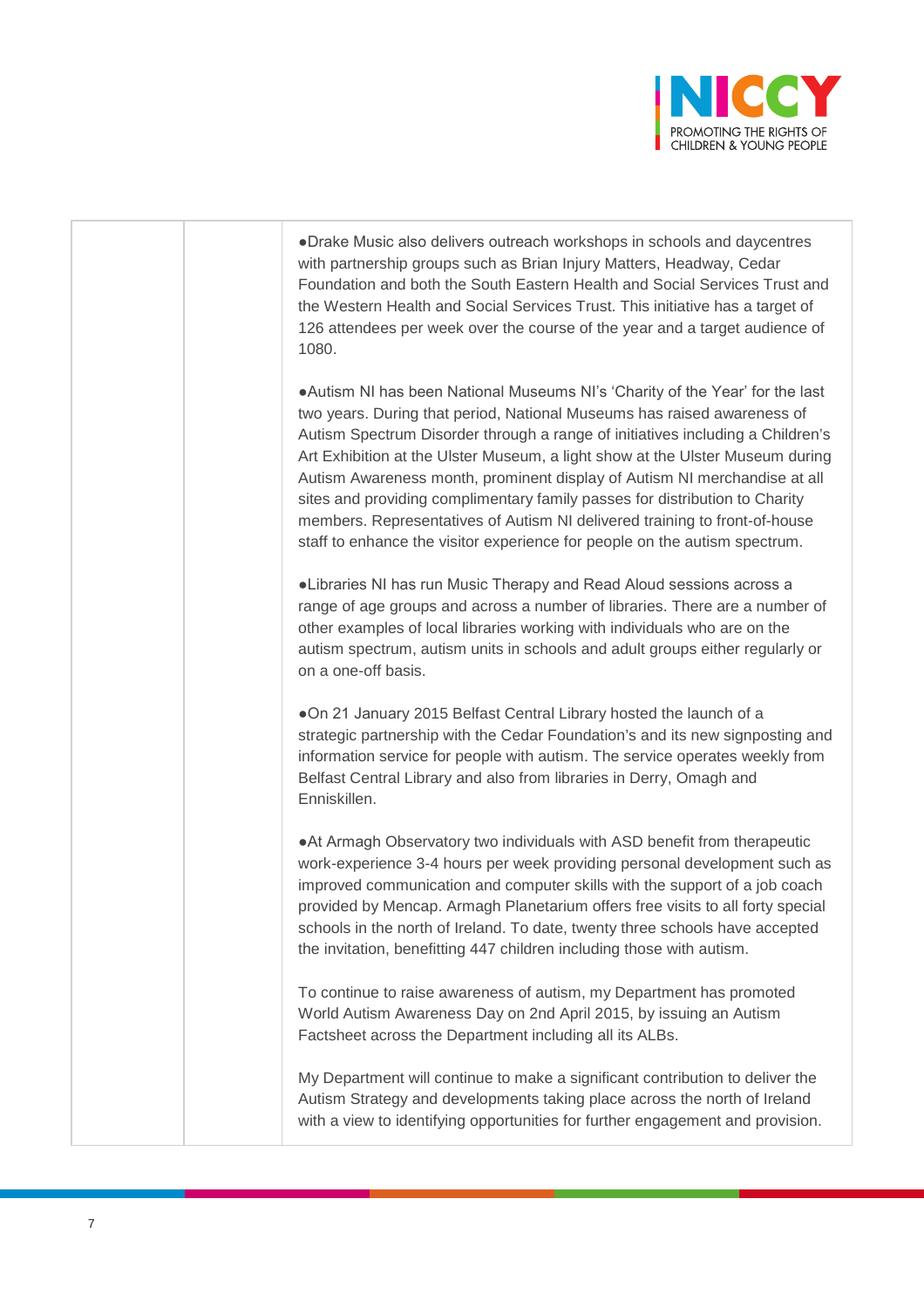

#### **DE protocols for schools seeking a temporary variation in enrolment**

| <b>AQW</b><br>46641/11-<br>15 | Mr Danny<br>Kinahan<br>$(UUP -$ | To ask the Minister of Education to detail the protocol for schools<br>seeking a temporary variation in their enrolment figures.                                                                                                                     |
|-------------------------------|---------------------------------|------------------------------------------------------------------------------------------------------------------------------------------------------------------------------------------------------------------------------------------------------|
|                               | South<br>Antrim)                | The policy and procedure by which schools can seek a temporary variation<br>of their admission and/or enrolment numbers is explained in detail in the<br>Department's Circular 2015/03, which can be viewed on the DE website<br>at www.deni.gov.uk. |

## **Update from DE on development proposals**

| <b>AQW</b><br>46622/11-<br>15 | Mr<br>Peter<br>Weir<br>$(DUP -$<br>North<br>Down) | To ask the Minister of Education to detail the (i) development proposals<br>awaiting decisions; and (ii) timescale for those decisions.                                                                                                                                |
|-------------------------------|---------------------------------------------------|------------------------------------------------------------------------------------------------------------------------------------------------------------------------------------------------------------------------------------------------------------------------|
|                               |                                                   | A list of published Development Proposals (DPs) awaiting decisions is available<br>on my Department's website:                                                                                                                                                         |
|                               |                                                   | http://www.deni.gov.uk/index/schools-and-infrastructure-2/area-planning/14-<br>schools_estate_devprop_pg/current_development_proposals.htm                                                                                                                             |
|                               |                                                   | As outlined in Circular 2014/21, I endeavour to make a decision on each DP as<br>soon as practicable following the end of the statutory two month objection<br>period. However, the time taken can vary depending on the individual<br>circumstances of each proposal. |

#### **DE Minister's assessment of this year's preschool nursery provision**

| <b>AQO</b><br>8291/11-<br>15 | Mr Sydney<br>Anderson<br>(DUP-<br>Upper<br>Bann) | To ask the Minister of Education for his assessment of this year's pre-<br>school nursery provision.                                                                                                                                                                                                                                                                                                                      |
|------------------------------|--------------------------------------------------|---------------------------------------------------------------------------------------------------------------------------------------------------------------------------------------------------------------------------------------------------------------------------------------------------------------------------------------------------------------------------------------------------------------------------|
|                              |                                                  | As members are aware, the Executive has a Programme for Government<br>commitment to ensure at least one year of pre-school education is available<br>to every family that wants it.                                                                                                                                                                                                                                       |
|                              |                                                  | The admissions process for 2015/16 has just concluded and parents whose<br>children had not been placed at the end of stage one received letters on<br>Saturday 30 May advising them if their child had been placed at stage two.<br>I am pleased to advise members that for 2015/16 admissions 99.8% of<br>children whose parents stayed with the admissions process received the<br>offer of a funded pre-school place: |
|                              |                                                  | To set this in context: applications for 2015/16 admissions have increased<br>by over 400; almost 450 more children have been placed and almost 200                                                                                                                                                                                                                                                                       |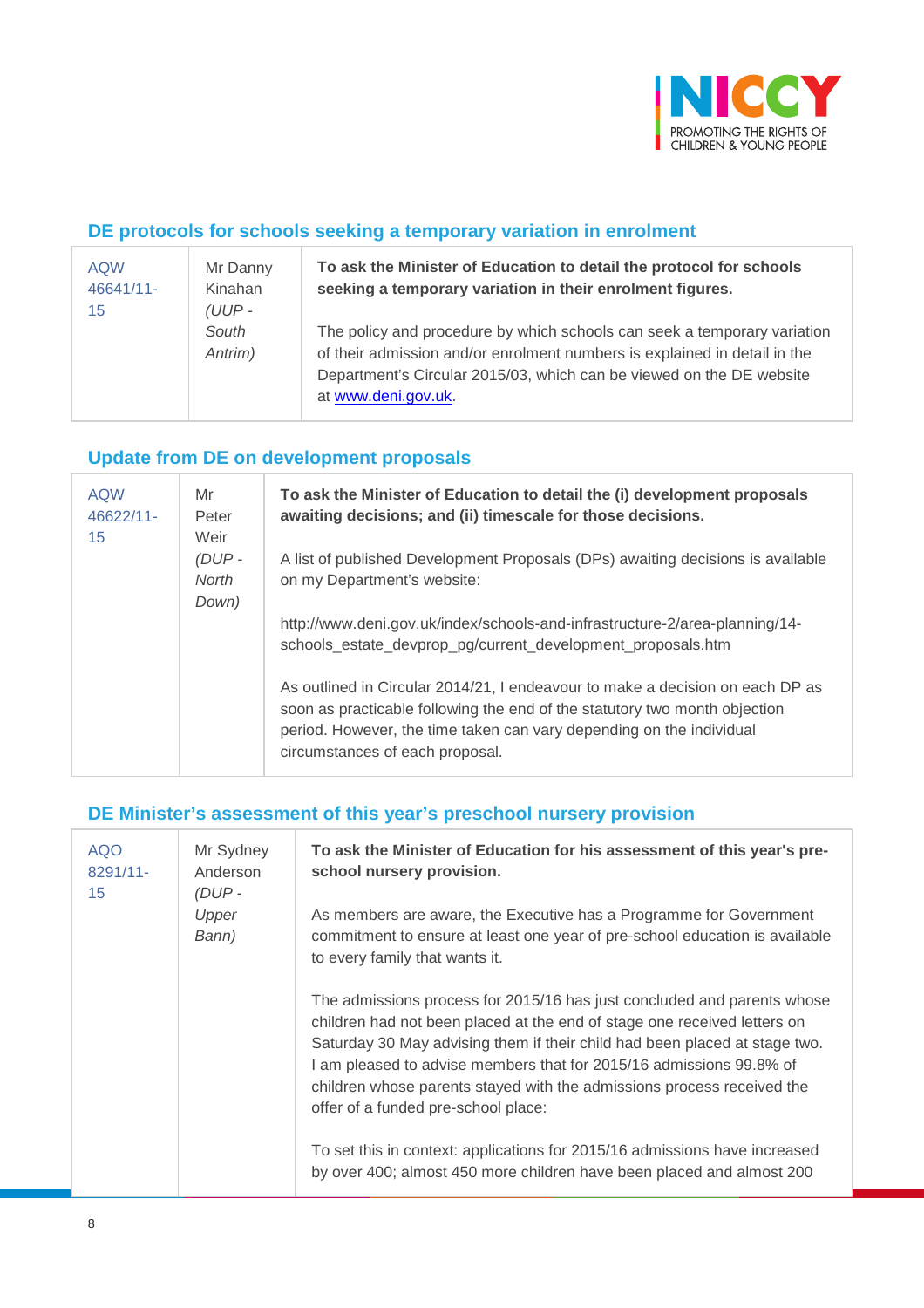

|  | more children placed in their first preference setting. A total of 39 children,<br>whose parents engaged with the process to the end remain unplaced.<br>Places remain available in settings in all regions and I would encourage the<br>parents of children who have not been placed to stay in contact with their<br>local region of the Education Authority. |
|--|-----------------------------------------------------------------------------------------------------------------------------------------------------------------------------------------------------------------------------------------------------------------------------------------------------------------------------------------------------------------|
|--|-----------------------------------------------------------------------------------------------------------------------------------------------------------------------------------------------------------------------------------------------------------------------------------------------------------------------------------------------------------------|

## **DE provision of cardiopulmonary resuscitation training for pupils**

| <b>AQO</b><br>8290/11-<br>15 | Mrs Karen<br><b>McKevitt</b><br>$(SDLP -$<br>South<br>Down) | To ask the Minister of Education what percentage of post-primary<br>schools provide cardiopulmonary resuscitation training to pupils on an<br>annual basis.                                                                                                                                                                                                             |
|------------------------------|-------------------------------------------------------------|-------------------------------------------------------------------------------------------------------------------------------------------------------------------------------------------------------------------------------------------------------------------------------------------------------------------------------------------------------------------------|
|                              |                                                             | The Department does not collate information on the specific topics that pupils<br>are taught about in the classroom.                                                                                                                                                                                                                                                    |
|                              |                                                             | The minimum of what should be taught in our schools is detailed in legislation<br>as high level Areas of Learning and within this framework schools can<br>introduce topics, make connections and draw on a wide range of resources<br>from a range of sources to meet the needs of their pupils.                                                                       |
|                              |                                                             | The Areas of Learning provide opportunities for schools to provide<br>cardiopulmonary resuscitation training for their pupils through Personal<br>Development and Mutual Understanding in primary school and Learning for<br>Life and Work in post-primary school but the decision to take up such<br>opportunities is a matter for each teacher/school.                |
|                              |                                                             | The Department of Education does recognise that this is an important issue<br>and we will be working with the Department of Health, Social Services and<br>Public Safety in taking forward implementation of its Community<br>Resuscitation Strategy. This will include facilitating the availability of CPR<br>training resources through the C2k ICT managed service. |

## **Latest projections for primary school enrolment over next 5 years**

| <b>AQO</b><br>8287/11-15 | Mr Edwin<br><b>Poots</b><br>$(DUP -$ | To ask the Minister of Education to outline the latest projections for<br>primary school enrolments over the next five years.                                                                                                                                                                                                                                          |
|--------------------------|--------------------------------------|------------------------------------------------------------------------------------------------------------------------------------------------------------------------------------------------------------------------------------------------------------------------------------------------------------------------------------------------------------------------|
|                          | Lagan<br>Valley)                     | The actual 2014/15 primary school (years 1-7) enrolments are 165,548.<br>The most recent projected enrolments for grant-aided primary schools are<br>published on my Department's website and are based on the 2013/14<br>enrolment data and population projections:<br>The projected 2015/16 enrolments are 166,946.<br>The projected 2016/17 enrolments are 169,334. |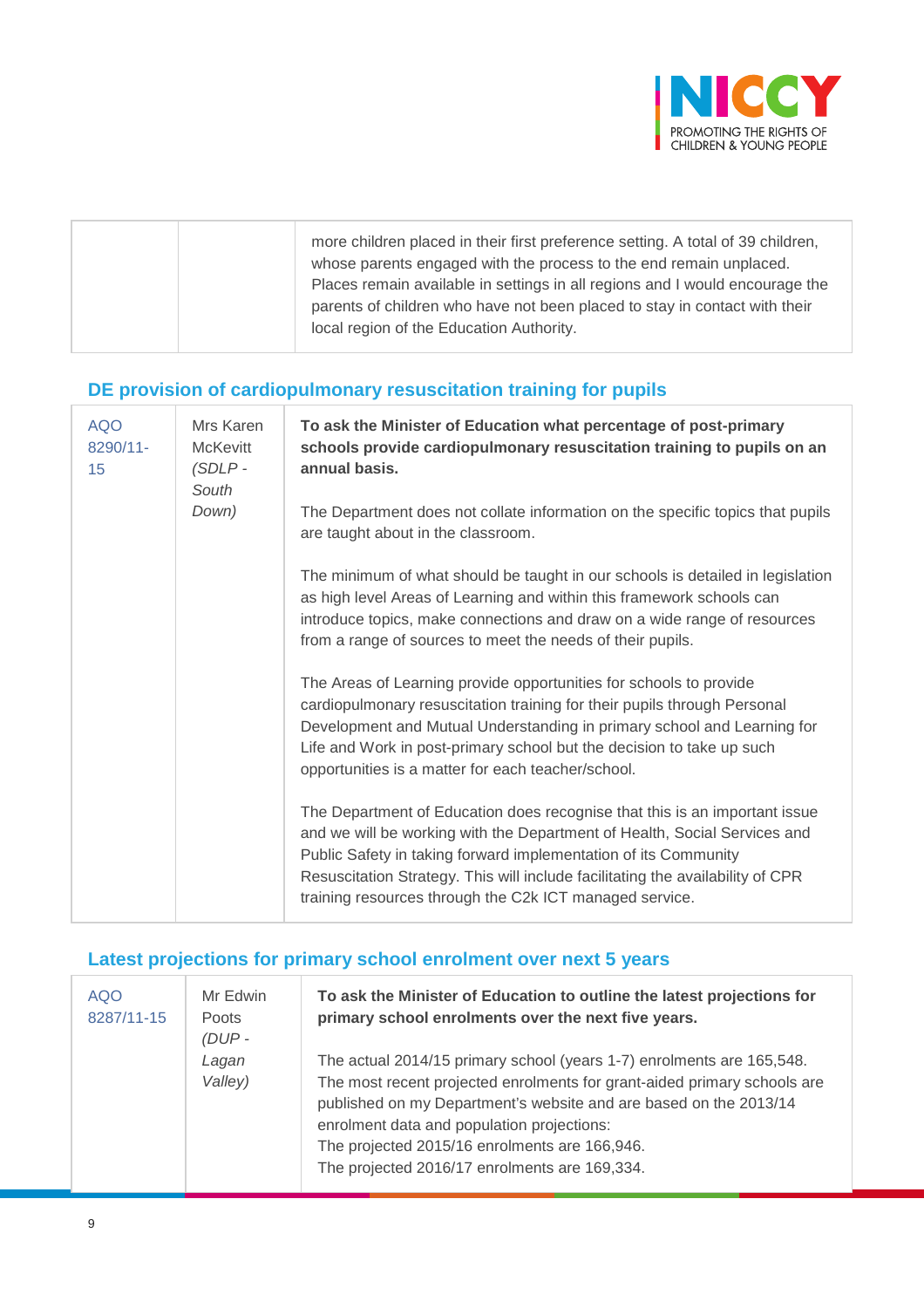

|  | The projected 2017/18 enrolments are 170,862.<br>The projected 2018/19 enrolments are 171,350.<br>The projected 2019/20 enrolments are 170,580.<br>The projected figures based on 2014/15 school census data and population<br>projections will be published in August. |
|--|-------------------------------------------------------------------------------------------------------------------------------------------------------------------------------------------------------------------------------------------------------------------------|
|--|-------------------------------------------------------------------------------------------------------------------------------------------------------------------------------------------------------------------------------------------------------------------------|

## **DE update on proposed hydrotherapy pool for Roddensvale Special School**

| <b>AQO</b><br>8286/11-<br>15 | Mr Oliver<br>McMullan<br>$(SF - East)$ | To ask the Minister of Education for an update on the proposed<br>hydrotherapy pool for Roddensvale Special School, Larne.                                                                                                                                                                                                                                                                                                                                                                                                                        |
|------------------------------|----------------------------------------|---------------------------------------------------------------------------------------------------------------------------------------------------------------------------------------------------------------------------------------------------------------------------------------------------------------------------------------------------------------------------------------------------------------------------------------------------------------------------------------------------------------------------------------------------|
|                              | Antrim)                                | The economic appraisal for the hydrotherapy pool at Roddensvale has been<br>approved and the pool will be installed when capital budget becomes<br>available.                                                                                                                                                                                                                                                                                                                                                                                     |
|                              |                                        | As Roddensvale School is a controlled special school it is the responsibility of<br>the Education Authority (EA). I understand that the scheme has been fully<br>designed and a competition to appoint a contractor is underway however<br>given the significant cut to the EA's minor works capital budget for FY15/16 it<br>is not currently possible to confirm a projected date for delivery of this project.<br>Both I and the EA remain committed to this scheme but the timing of delivery<br>remains dependent upon the available budget. |

## **Support for pupils with a statement of special educational needs**

| <b>AQW</b><br>46529/11-<br>15 | Mr Gary<br>Middleton<br>$(DUP -$<br>Foyle) | To ask the Minister of Education whether he will consider an<br>alternative to the provision of a classroom assistant for pupils of<br>secondary school age if a mentor is more appropriate for their needs.                                                                                                                                                           |
|-------------------------------|--------------------------------------------|------------------------------------------------------------------------------------------------------------------------------------------------------------------------------------------------------------------------------------------------------------------------------------------------------------------------------------------------------------------------|
|                               |                                            | A statement of special educational needs details the educational and non-<br>educational provision, as agreed by all relevant parties, needed to meet the<br>individual needs of the child concerned. The Education Authority is bound<br>by legislation to provide the specific support detailed in the statement,<br>including a classroom assistant if appropriate. |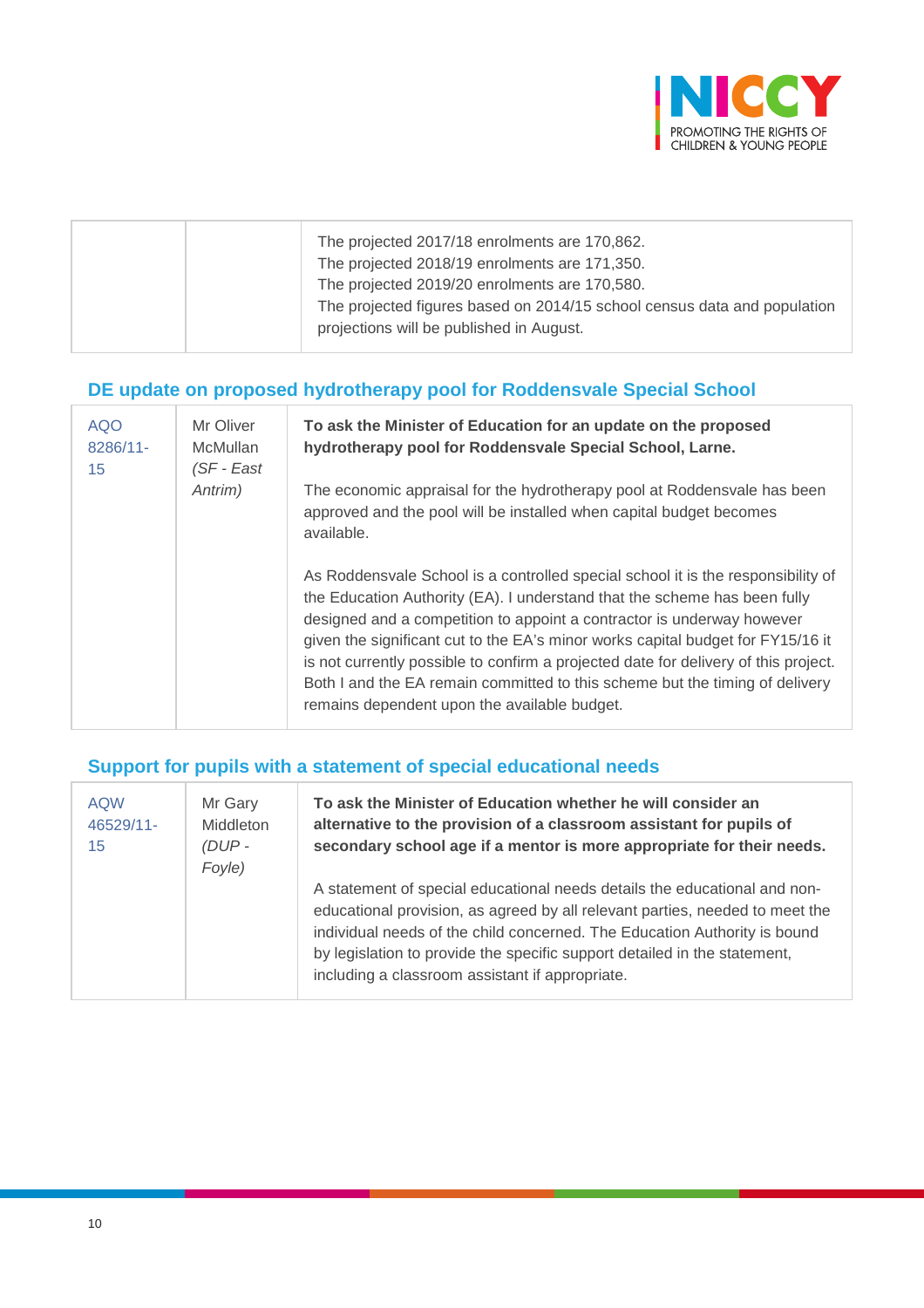

#### **Makeup of Board of Governors**

| <b>AQW</b><br>46527/11-<br>15 | Mr John<br><b>McCallister</b><br>(IND - South<br>Down) | To ask the Minister of Education what action his Department has<br>taken to ensure the Board of Governors in schools of all<br>management types are more reflective of the religious, cultural and<br>socio economic makeup of the local population.                                                                                                                                                                             |
|-------------------------------|--------------------------------------------------------|----------------------------------------------------------------------------------------------------------------------------------------------------------------------------------------------------------------------------------------------------------------------------------------------------------------------------------------------------------------------------------------------------------------------------------|
|                               |                                                        | School Boards of Governors are comprised of different groups of people.<br>Typically there will be individuals nominated by the Trustees or<br>Transferors, individuals nominated or appointed by my Department, parent<br>governors and teacher governors.                                                                                                                                                                      |
|                               |                                                        | School governors are volunteers and those nominated or appointed by my<br>Department self nominate in response to publicised opportunities. I<br>recognise the value in having diversity amongst governors and to this end<br>my Department, when re-constituting Boards of Governors, advertises<br>governor opportunities widely in an effort to attract applications from all<br>walks of life. All applications are welcome. |

## **Extent of bullying in primary schools**

| <b>AQW</b><br>46416/11-<br>15 | Mr Gregory<br>Campbell<br>(DUP - East | To ask the Minister of Education to estimate the extent of bullying in<br>primary schools between 2009 and 2014.                                                                                                                                                                                                                                                                                                                                                                                                                                                                                                                |
|-------------------------------|---------------------------------------|---------------------------------------------------------------------------------------------------------------------------------------------------------------------------------------------------------------------------------------------------------------------------------------------------------------------------------------------------------------------------------------------------------------------------------------------------------------------------------------------------------------------------------------------------------------------------------------------------------------------------------|
|                               | Londonderry)                          | There is currently no requirement for schools to report bullying incidents<br>and no detailed figures for levels of bullying in primary or secondary<br>schools are available.                                                                                                                                                                                                                                                                                                                                                                                                                                                  |
|                               |                                       | DE collates annual statistics on the total number of suspensions and<br>expulsions, including those occurring as a result of bullying behaviour.<br>These are available at: http://www.deni.gov.uk/index/facts-and-figures-<br>new/education-statistics/suspensions-and-expulsions.htm . These returns,<br>however, only analyse the recorded cause for all suspensions / expulsions<br>and do not distinguish between primary and post-primary schools.                                                                                                                                                                        |
|                               |                                       | The Department undertakes periodic research into the bullying<br>experiences of pupils. The most recent research report (The Nature and<br>Extent of Bullying in Schools in the North of Ireland, 2011) surveyed<br>60 primary schools and interviewed 904 Year 6 pupils. It found that 39%<br>of the Year 6 pupils reported being bullied at school in the 2 months<br>preceding the survey. This compares to previous reports which found 43%<br>of Year 6 pupils surveyed in 2007 and 40% of those surveyed in 2002<br>reported being bullied.<br>This research uses a wide and inclusive definition of bullying and records |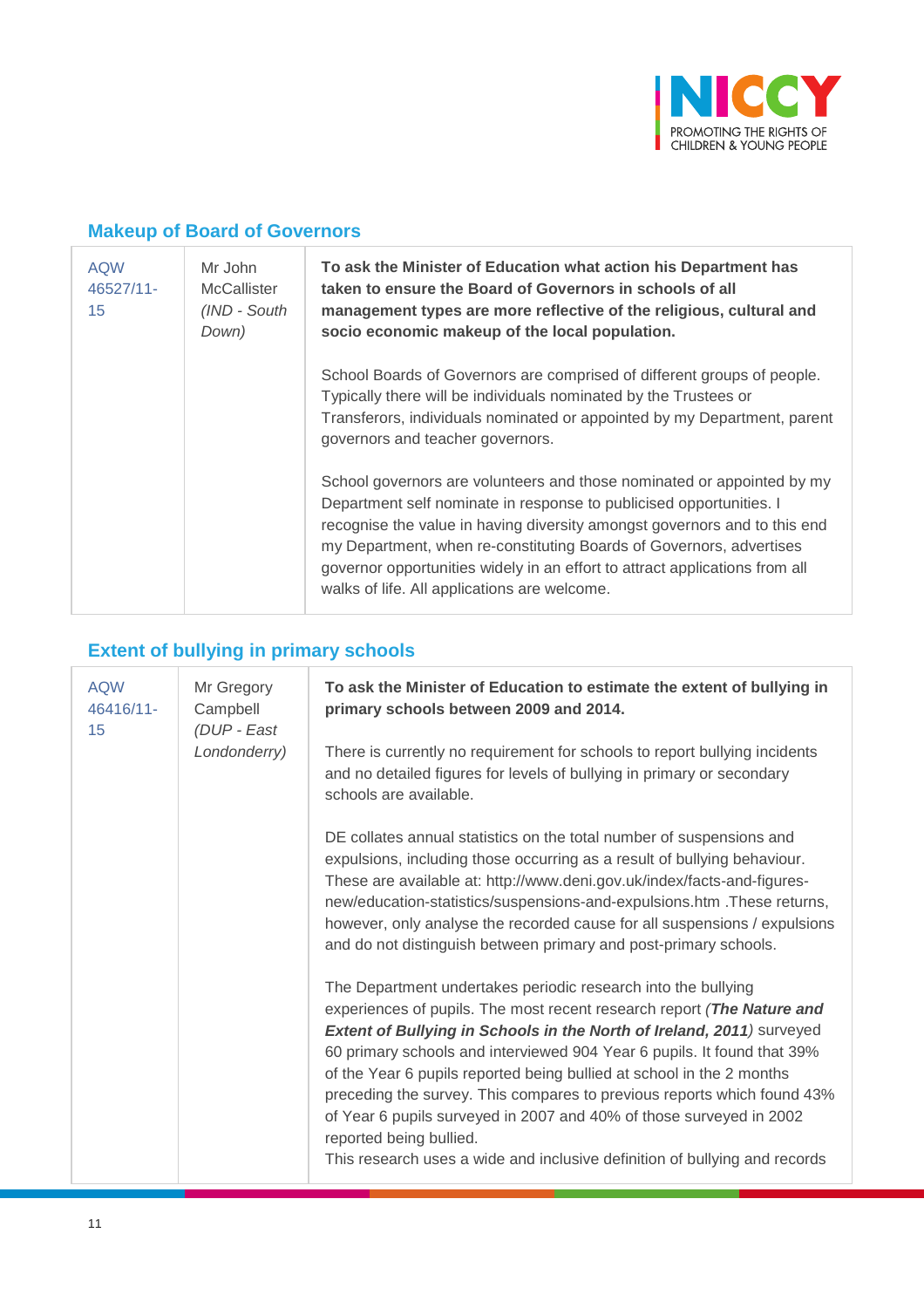

| behaviours which may have occurred only once or twice. The figures<br>quoted should therefore only be considered indicative. The full report,<br>which provides a much more detailed analysis, is available<br>at: http://www.deni.gov.uk/no_56_report_final_2011.pdf                                                                                                                                             |
|-------------------------------------------------------------------------------------------------------------------------------------------------------------------------------------------------------------------------------------------------------------------------------------------------------------------------------------------------------------------------------------------------------------------|
| I believe the paucity of reliable, quantitative data on bullying in schools<br>hinders each school's ability to monitor the problem and assess the<br>effectiveness of their policies in addressing it. It also hinders the ability of<br>DE to monitor the true scale and nature of the problem, identify emerging<br>trends and ensure appropriate policies are in place to respond to this<br>difficult issue. |
| I have therefore included a requirement for all grant-aided schools to<br>monitor and record bullying incidents as part of an Anti-Bullying Bill which<br>I will soon be introducing to the Assembly.                                                                                                                                                                                                             |

#### **DE update on Atlantic Philanthropies Shared Education programme**

| <b>AQW</b><br>46372/11-<br>15 | Mr Chris<br>Lyttle<br>$(APNI -$<br>East<br>Belfast) | To ask the Minister of Education for an update on the Atlantic<br>Philanthropies Shared Education programme; and whether funding will<br>be made available for the Together: Building a United Community<br>commitment to roll out a nursery and primary school buddy system.                                                                                                                                                                                                     |
|-------------------------------|-----------------------------------------------------|-----------------------------------------------------------------------------------------------------------------------------------------------------------------------------------------------------------------------------------------------------------------------------------------------------------------------------------------------------------------------------------------------------------------------------------------------------------------------------------|
|                               |                                                     | The Delivering Social Change Shared Education Signature Project is jointly<br>funded by the Office of the First Minister and Deputy First Minister, the<br>Department of Education and Atlantic Philanthropies. The first call of the<br>application process closed on 18 December. Thirty two partnership<br>applications involving seventy three schools have been approved with a<br>further ten partnerships being invited to resubmit after addressing identified<br>issues. |
|                               |                                                     | A second call for applications closed on 22 May. The Education Authority is<br>currently assessing the applications prior to approval by the Project Board<br>and it is anticipated that all applicants will be informed of its decision before<br>the end of June.                                                                                                                                                                                                               |
|                               |                                                     | The nursery and primary school buddy scheme is a separate commitment<br>within Together: Building a United Community. The position on the<br>implementation of this commitment remains as set out in my reply to AQW<br>45699/11-15.                                                                                                                                                                                                                                              |

#### **Children with Special Educational Needs and previous statements from other UK**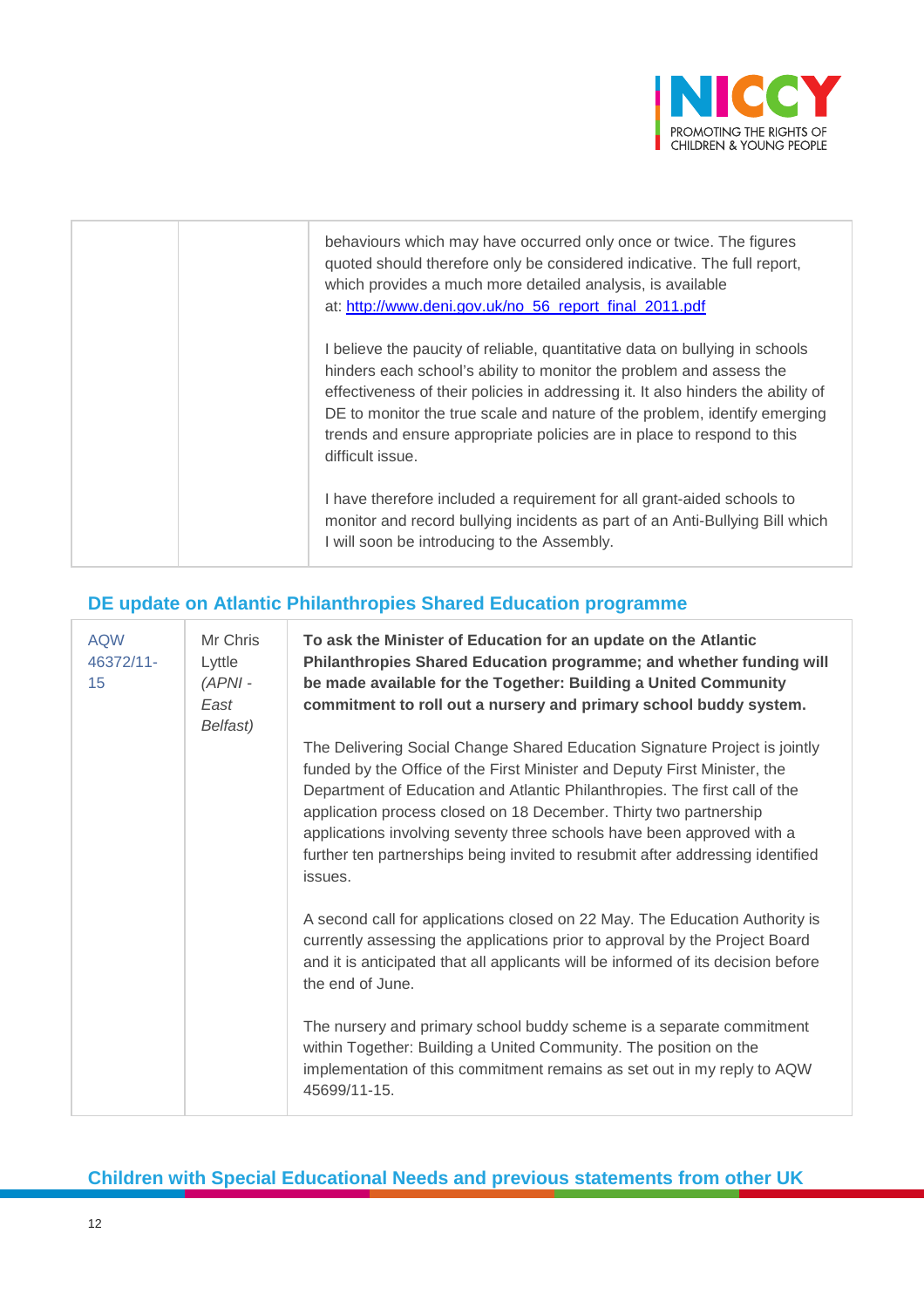

#### **jurisdictions**

| <b>AQW</b><br>46305/11-<br>15 | Mr Basil<br>McCrea<br>$(NI21 -$<br>Lagan<br>Valley) | To ask the Minister of Education how many children requiring<br>statements of Special Educational Needs have had previous<br>statements from other UK jurisdictions, in each of the last five years,<br>broken down by constituency.                   |
|-------------------------------|-----------------------------------------------------|--------------------------------------------------------------------------------------------------------------------------------------------------------------------------------------------------------------------------------------------------------|
|                               |                                                     | The Education Authority has advised that four of the five regions do not<br>hold this information.                                                                                                                                                     |
|                               |                                                     | The South Eastern region does not hold this information by constituency<br>but has advised that the number of children who received statements in the<br>north of Ireland who had previous statements in England, Scotland or<br>Wales was as follows: |
|                               |                                                     | 1 April 2010 - 31 March 2011 - 6<br>1 April 2011 - 31 March 2012 - 5<br>1 April 2012 - 31 March 2013 - 5<br>1 April 2013 - 31 March 2014 - *<br>1 April 2014 - 31 March 2015 - *                                                                       |
|                               |                                                     | *denotes fewer than 5 pupils suppressed due to potential identification of<br>individual pupils.                                                                                                                                                       |

#### **Number of children who have received statements of Special Educational Needs**

| <b>AQW</b><br>46304/11-<br>15 | Mr Basil<br>McCrea<br>(NI21 -<br>Lagan<br>Valley) | To ask the Minister of Education how many children have received<br>statements of Special Educational Needs in each of the last five<br>years, broken down by constituency.<br>This information is not held by constituency. The Education Authority has<br>advised that the number of children who received statements of special<br>educational needs, broken down by region, was as follows:<br>April 2010 - March 2011 |                |     |  |
|-------------------------------|---------------------------------------------------|----------------------------------------------------------------------------------------------------------------------------------------------------------------------------------------------------------------------------------------------------------------------------------------------------------------------------------------------------------------------------------------------------------------------------|----------------|-----|--|
|                               |                                                   |                                                                                                                                                                                                                                                                                                                                                                                                                            | <b>Belfast</b> | 389 |  |
|                               |                                                   |                                                                                                                                                                                                                                                                                                                                                                                                                            | North Eastern  | 296 |  |
|                               |                                                   | South Eastern                                                                                                                                                                                                                                                                                                                                                                                                              | 368            |     |  |
|                               |                                                   |                                                                                                                                                                                                                                                                                                                                                                                                                            | Southern       | 327 |  |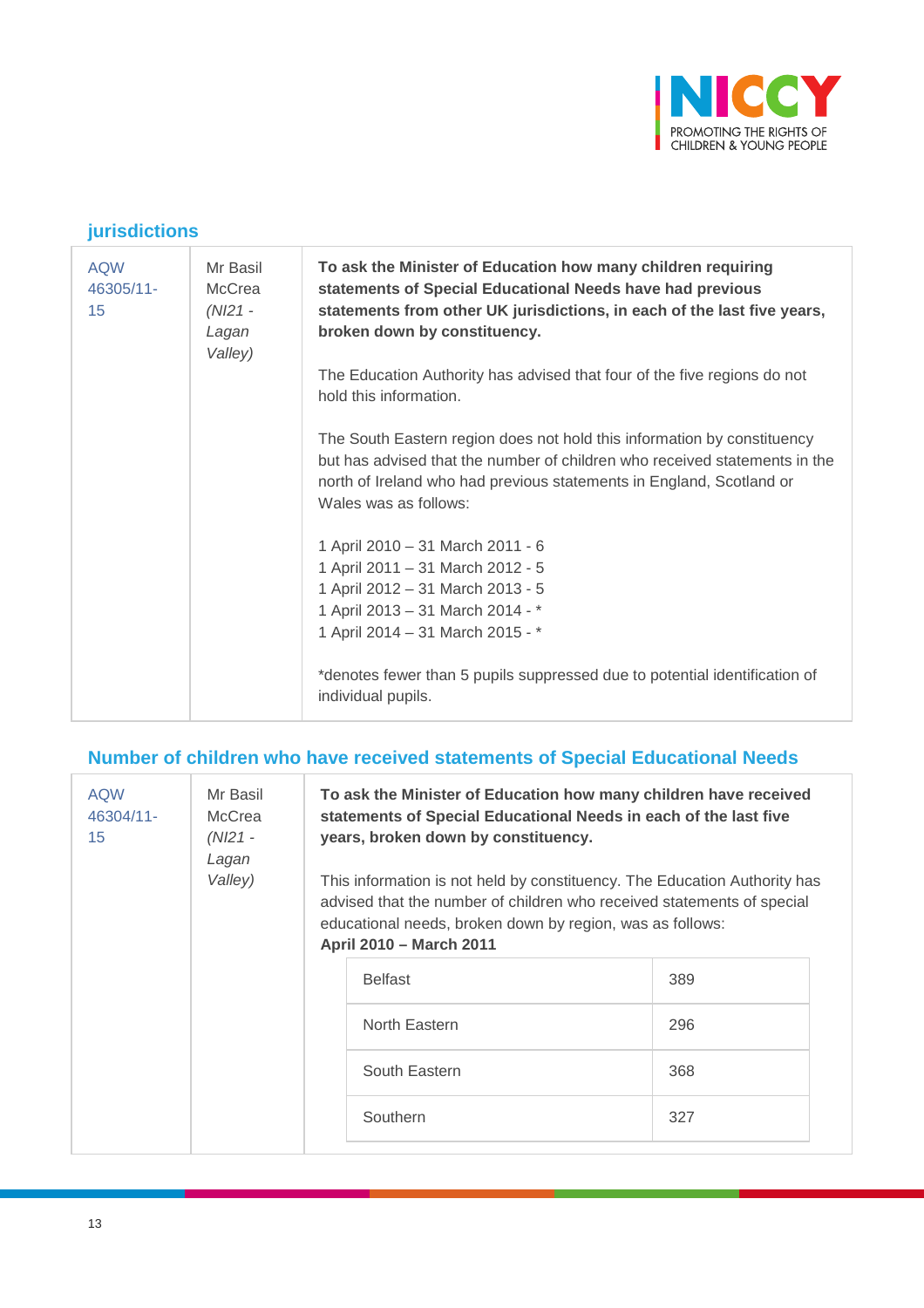

| 274  |
|------|
| 1654 |
|      |
| 382  |
| 335  |
| 318  |
| 389  |
| 327  |
| 1751 |
|      |
| 320  |
| 396  |
| 521  |
| 414  |
| 356  |
| 2007 |
|      |
| 444  |
| 400  |
| 520  |
| 446  |
|      |
|      |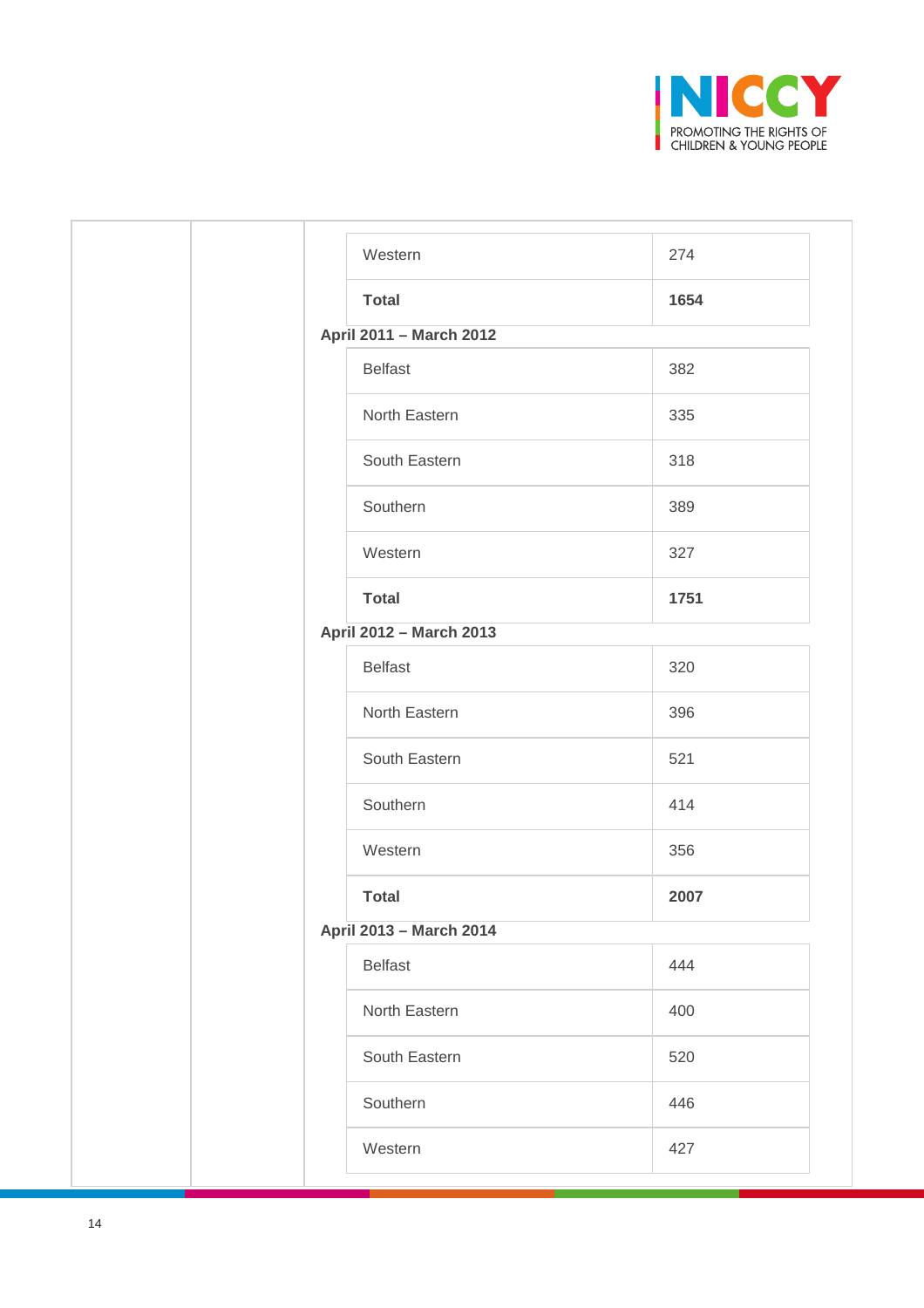

| <b>Total</b>            | 2237 |
|-------------------------|------|
| April 2014 - March 2015 |      |
| <b>Belfast</b>          | 455  |
| North Eastern           | 433  |
| South Eastern           | 685  |
| Southern                | 468  |
| Western                 | 484  |
| <b>Total</b>            | 2525 |

## **DE update on free schools meals and other benefits in advance of Welfare Reform**

| <b>AQW</b><br>46208/11-<br>15 | Mr Samuel<br>Gardiner<br>MBE<br>$(UUP -$<br>Upper | To ask the Minister of Education for an update on discussions within<br>his Department regarding the future criteria for eligibility for free<br>school meals and any other passported benefits in advance of<br><b>Welfare Reform.</b>                                                                                                                                                                            |
|-------------------------------|---------------------------------------------------|--------------------------------------------------------------------------------------------------------------------------------------------------------------------------------------------------------------------------------------------------------------------------------------------------------------------------------------------------------------------------------------------------------------------|
|                               | Bann)                                             | In advance of agreement of the Welfare Reform Bill in the Assembly, some<br>preliminary consideration was given to the identification of potential options<br>for determining eligibility for free school meals under Universal Credit.<br>However, as no agreement has been reached to date on how Welfare<br>Reform, including Universal Credit, will be implemented here, this work has<br>not been progressed. |

#### **Provision of sign language training for parents of deaf children**

| <b>AQW</b><br>46189/11-<br>15 | Mr Peter<br>Weir<br>$(DUP -$<br>North | To ask the Minister of Education what provision is in place, or being<br>considered, to provide sign language training for the parents of deaf<br>children.                                                                                                                                  |
|-------------------------------|---------------------------------------|----------------------------------------------------------------------------------------------------------------------------------------------------------------------------------------------------------------------------------------------------------------------------------------------|
|                               | Down)                                 | The Education Authority has advised that while it facilitates limited training<br>for parents of deaf children through the National Deaf Children's Society, its<br>priority has been and will continue to be provision of direct support to<br>children and young people with hearing loss. |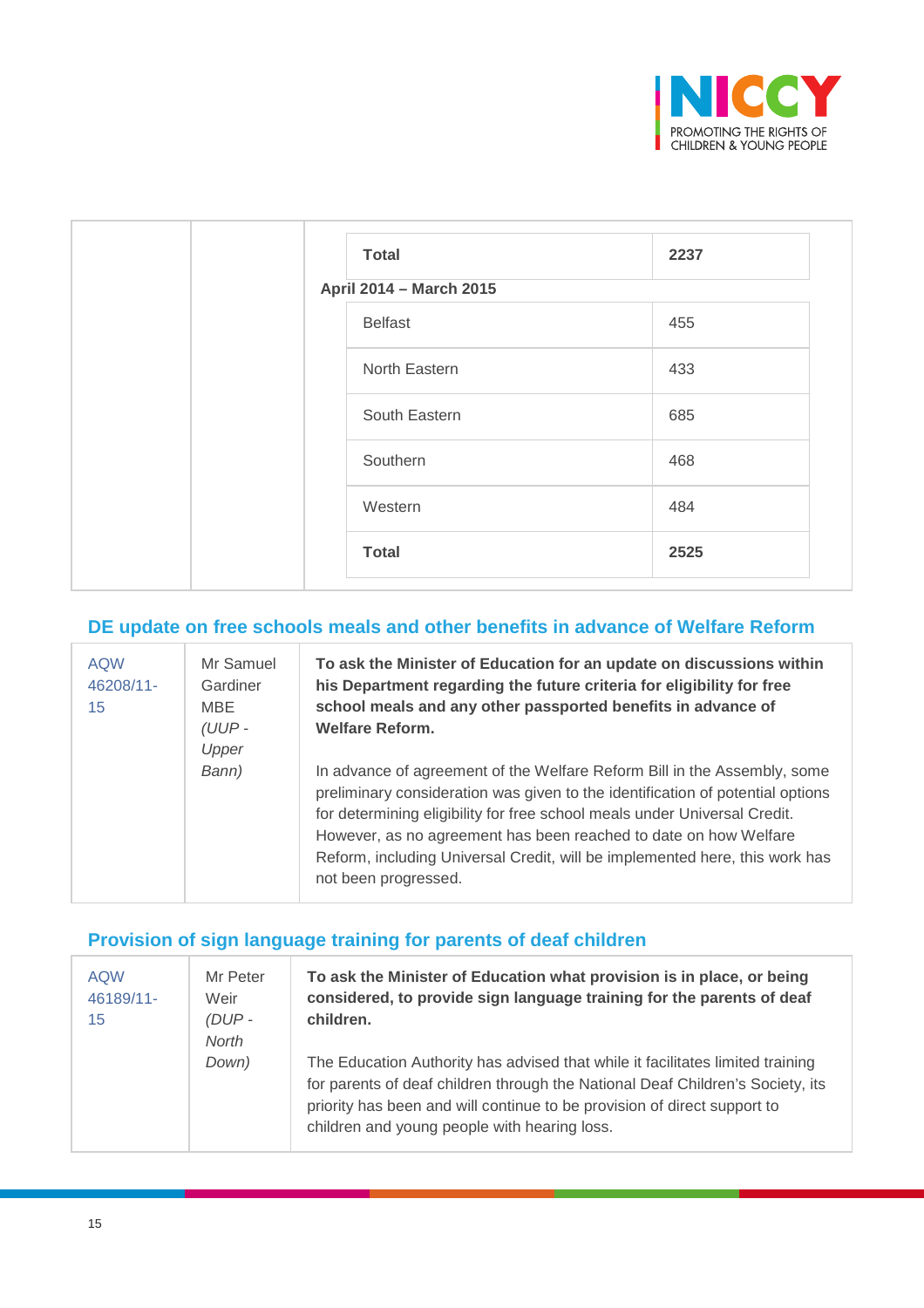

## **Early intervention and help for parents of deaf children**

| <b>AQW</b><br>46188/11-<br>15 | Mr Peter<br>Weir<br>$(DUP -$<br>North<br>Down) | To ask the Minister of Education what coordination is taking place between his<br>Department and the Department of Health, Social Services and Public Safety to<br>ensure early intervention and help for parents of deaf children.                                                                                                                                                                                                                                                                                                                               |
|-------------------------------|------------------------------------------------|-------------------------------------------------------------------------------------------------------------------------------------------------------------------------------------------------------------------------------------------------------------------------------------------------------------------------------------------------------------------------------------------------------------------------------------------------------------------------------------------------------------------------------------------------------------------|
|                               |                                                | I remain committed to the close collaboration between the Education and<br>Health sectors, and other Departments, in supporting pupils with special<br>educational needs, including those with a hearing loss.                                                                                                                                                                                                                                                                                                                                                    |
|                               |                                                | As an example of coordination between the sectors to help ensure early<br>intervention, The Education (NI) Order 1996, Article 14, places a duty on<br>Health and Social Care Trusts (HSCTS) to inform the Education Authority,<br>after consulting with the parent, that a child who has not attained the lower<br>limit of compulsory school age has, or probably has, special educational needs<br>(SEN). In addition, if the EA is to undertake a statutory assessment, it will seek<br>the advice of the HSCT's in relation to children with a hearing loss. |
|                               |                                                | To further facilitate intervention as early as possible close liaison is maintained<br>at all times with all relevant parties, including Health professionals and<br>parents, to ensure that an appropriate network of support is available as soon<br>as possible following diagnosis by Health professionals, tailored to the<br>individual needs of each child.                                                                                                                                                                                                |
|                               |                                                | Once a child with hearing loss has been brought to the attention of the<br>Education Authority, which may be through the New Born Hearing Screening<br>Programme, specific support services will be provided by Qualified Teachers<br>of the Deaf and other support staff for children and parents. Support for<br>parents may include:                                                                                                                                                                                                                           |
|                               |                                                | Support to assist them in adjusting to deafness in a child;<br>Provision of information on the nature and impact of deafness;<br>Provision of information to inform their decision making about communication<br>approaches and education options;<br>Advice regarding the effective use and maintenance of hearing aids/cochlear<br>implants at home;                                                                                                                                                                                                            |
|                               |                                                | Co-ordinating and facilitating contact with other families with deaf children,<br>professionals and voluntary organisations.                                                                                                                                                                                                                                                                                                                                                                                                                                      |
|                               |                                                | My Department will continue to work closely with the Department of Health,<br>Social Services and Public Safety and other key Departments/Agencies to<br>ensure that joined up working is effective for those children and young people<br>with hearing loss who rely on the services of more than one sector.                                                                                                                                                                                                                                                    |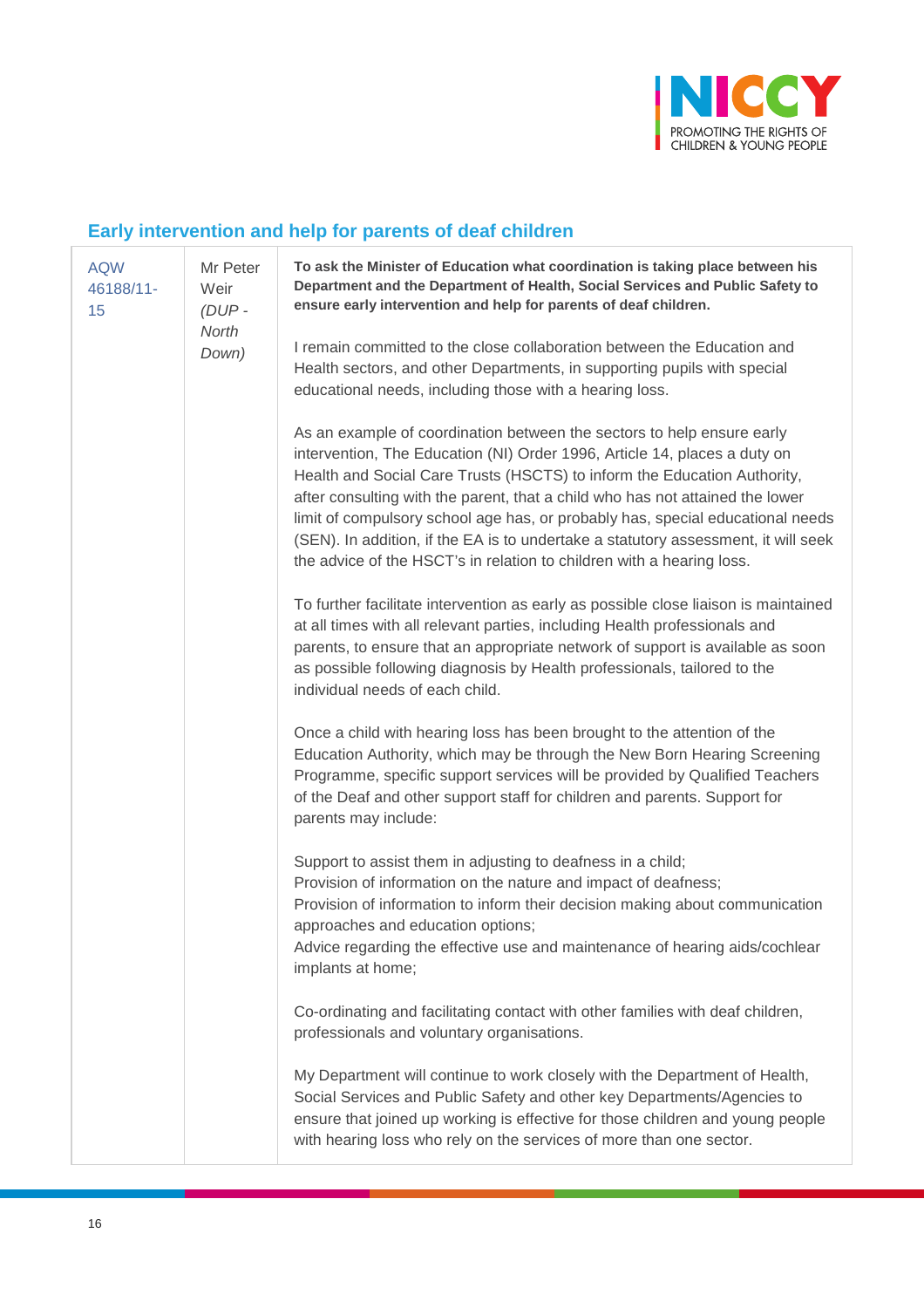

#### **DE promotion and support of youth work in rural areas**

| <b>AQW</b><br>46181/11-<br>15 | Ms Claire<br>Sugden<br>(IND - East<br>Londonderry) | To ask the Minister of Education how his Department is promoting<br>and supporting youth work in rural areas, to reflect the aims and<br>objectives of Priorities for Youth: Improving young people's lives<br>through youth work.                                                                                                                                                                                        |
|-------------------------------|----------------------------------------------------|---------------------------------------------------------------------------------------------------------------------------------------------------------------------------------------------------------------------------------------------------------------------------------------------------------------------------------------------------------------------------------------------------------------------------|
|                               |                                                    | Priorities for Youth states that targeted youth provision will be supported<br>to meet the needs of young people living in rural isolation as they may<br>be at greater risk of social inclusion, marginalisation or isolation<br>because they experience a combination of barriers to learning.                                                                                                                          |
|                               |                                                    | The future planning, funding and delivery of youth work will be based on<br>composite assessment of local and regional need by the Education<br>Authority and the Youth Council. A Regional Youth Development Plan<br>for 2015-16, informed through stakeholder engagement in the form of<br>the Regional Advisory Group, has been developed to address the<br>Department's priorities in the regional and local context. |

## **Updates to Priorities for Youth to compliment new Education Authority**

| <b>AQW</b><br>46180/11-<br>15 | Ms Claire<br>Sugden<br>(IND - East<br>Londonderry) | To ask the Minister of Education whether his Department will<br>update Priorities for Youth: Improving young people's lives<br>through youth work, to compliment the new Education Authority.                                                                                                                                                                                                                                                                     |
|-------------------------------|----------------------------------------------------|-------------------------------------------------------------------------------------------------------------------------------------------------------------------------------------------------------------------------------------------------------------------------------------------------------------------------------------------------------------------------------------------------------------------------------------------------------------------|
|                               |                                                    | Schedule 2 (Paragraph 4) of the Education Act provides that any<br>reference to a dissolved body in any statutory provision or document<br>shall, from 1 April 2015, be construed as a reference to the Education<br>Authority. This means that the Department does not need to make large<br>numbers of amendments to regulations or documents merely to<br>substitute references to the ELBs or Staff Commission with references<br>to the Education Authority. |
|                               |                                                    | Priorities for Youth is currently being implemented, by the Education<br>Authority and the Youth Council, collaboratively as appropriate, through<br>a phased approach with full implementation expected by the end of<br>2016.                                                                                                                                                                                                                                   |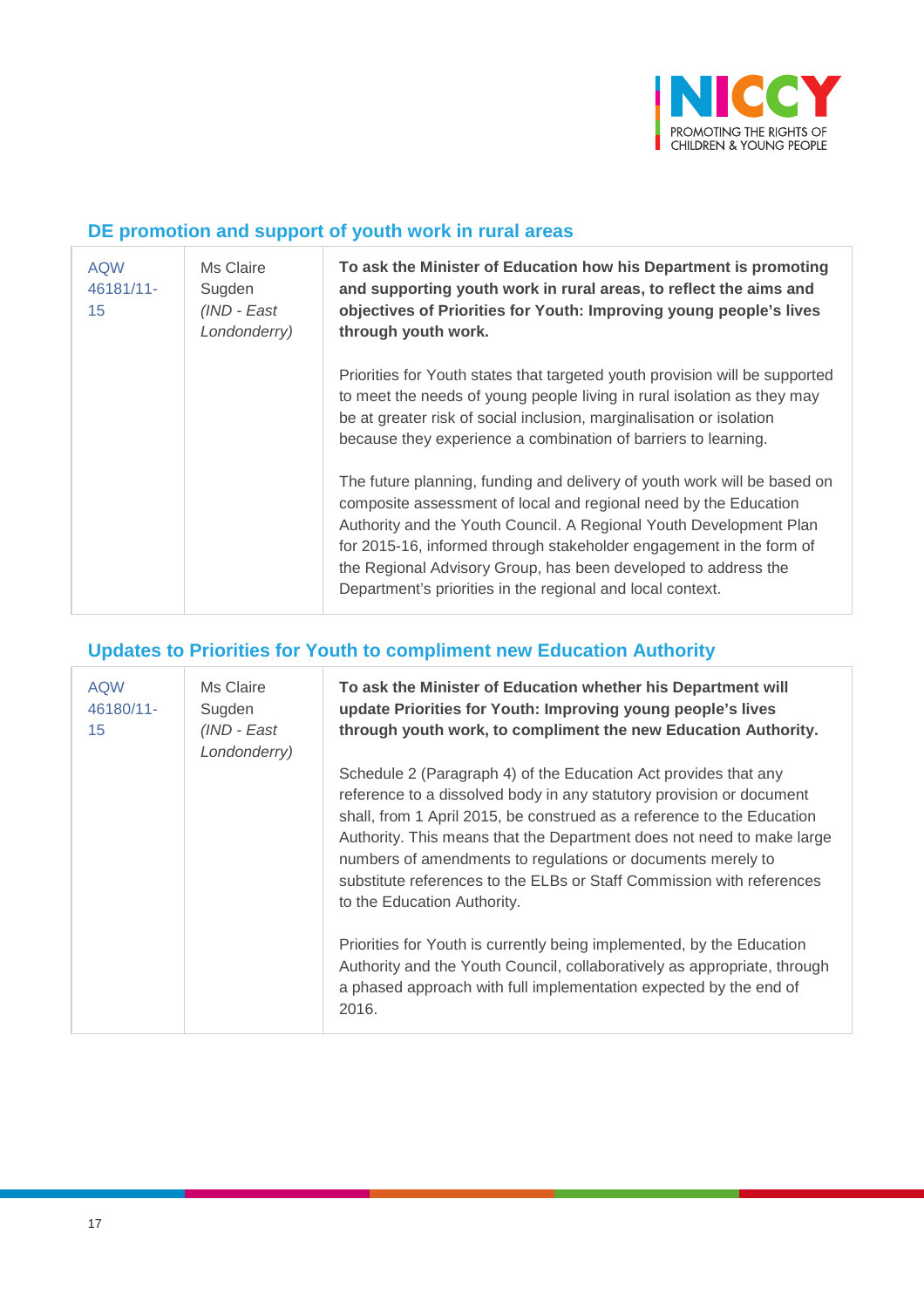

#### **Update on when the Strategic Review of Integrated Education will start**

| <b>AQW</b><br>46171/11-15 | Mr Steven<br>Agnew<br>(GPNI - | To ask the Minister of Education when the Strategic Review of<br><b>Integrated Education will commence.</b>                                  |
|---------------------------|-------------------------------|----------------------------------------------------------------------------------------------------------------------------------------------|
|                           | North Down)                   | I am currently considering the advantages and disadvantages of a<br>number of potential options for a future review of integrated education. |

#### **Funding for shared campus and shared education projects**

| <b>AQW</b><br>46170/11-<br>15 | Mr Steven<br>Agnew<br>$(GPNI -$<br>North | To ask the Minister of Education to detail the funding committed by his<br>Department for (i) shared campus projects; (ii) shared education<br>projects.                                                                                                               |
|-------------------------------|------------------------------------------|------------------------------------------------------------------------------------------------------------------------------------------------------------------------------------------------------------------------------------------------------------------------|
|                               | Down)                                    | The Shared Education Signature Project is a £25m project, jointly funded by<br>Office of First Minister and deputy First Minister (OFMdFM), Atlantic<br>Philanthropies (AP) and Department of Education (DE). DE have committed<br>£5m for the period up to June 2018. |

#### **Primary school admission when address changes post application**

| <b>AQW</b><br>46108/11-<br>15 | Mr Peter<br>Weir<br>$(DUP -$<br>North<br>Down) | To ask the Minister of Education whether a primary school can approve<br>and then revoke a child's admission to the school if the child moved<br>address post application, and no longer qualifies on the basis of<br>distance.                                                                                                                                                                                                                                                                                                                                                                                                                                                            |
|-------------------------------|------------------------------------------------|--------------------------------------------------------------------------------------------------------------------------------------------------------------------------------------------------------------------------------------------------------------------------------------------------------------------------------------------------------------------------------------------------------------------------------------------------------------------------------------------------------------------------------------------------------------------------------------------------------------------------------------------------------------------------------------------|
|                               |                                                | Where a school is oversubscribed with applications it is required to rank the<br>applicants based on the school's published admissions criteria in order to<br>distinguish which children it can accept to the last available place. Places are<br>allocated based on the information provided by the parent/guardian on the<br>child's application form.                                                                                                                                                                                                                                                                                                                                  |
|                               |                                                | The Board of Governors has a duty to verify "qualifying information" contained<br>within applications to its school if, at the point of applying the admissions<br>criteria, it has "general knowledge or belief" of a problem with false information<br>within applications. The duty to verify is established at the point where a<br>school applies its admissions criteria. Parents are provided the opportunity to<br>update application information during the application process, however there is<br>no legal duty to do so. It is a matter for the school's Board of Governors to<br>decide how to treat applications from children whose addresses changed post<br>application. |
|                               |                                                | The Board of Governors, as the admissions authority within the Open<br>Enrolment process, is responsible for setting the admissions criteria that will                                                                                                                                                                                                                                                                                                                                                                                                                                                                                                                                     |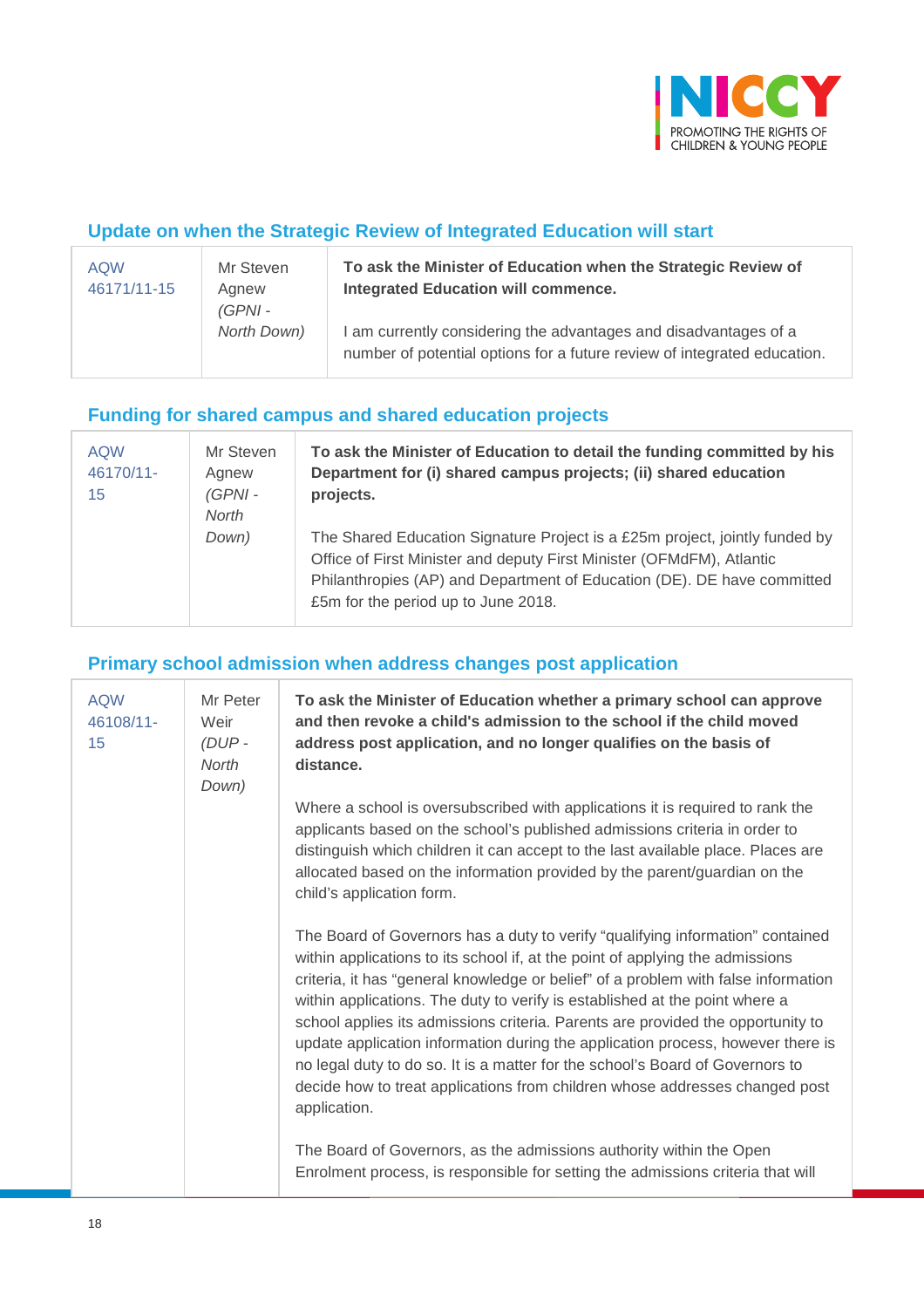

## **Primary school admissions and changes in entrance requirements**

| <b>AQW</b><br>46106/11-<br>15 | Mr Peter<br>Weir<br>$(DUP -$<br>North<br>Down) | To ask the Minister of Education whether a parent is obliged to inform a<br>primary school of a change of circumstances in the weeks following an<br>application which would mean their child no longer meets the entrance<br>requirements.                                                                                                                                                                                                                                                                                                                                                                                                                                                |
|-------------------------------|------------------------------------------------|--------------------------------------------------------------------------------------------------------------------------------------------------------------------------------------------------------------------------------------------------------------------------------------------------------------------------------------------------------------------------------------------------------------------------------------------------------------------------------------------------------------------------------------------------------------------------------------------------------------------------------------------------------------------------------------------|
|                               |                                                | Where a school is oversubscribed with applications it is required to rank the<br>applicants based on the school's published admissions criteria in order to<br>distinguish which children it can accept to the last available place. Places are<br>allocated based on the information provided by the parent/guardian on the<br>child's application form.                                                                                                                                                                                                                                                                                                                                  |
|                               |                                                | The Board of Governors has a duty to verify "qualifying information" contained<br>within applications to its school if, at the point of applying the admissions<br>criteria, it has "general knowledge or belief" of a problem with false information<br>within applications. The duty to verify is established at the point where a<br>school applies its admissions criteria. Parents are provided the opportunity to<br>update application information during the application process, however there is<br>no legal duty to do so. It is a matter for the school's Board of Governors to<br>decide how to treat applications from children whose addresses changed post<br>application. |
|                               |                                                | The Board of Governors, as the admissions authority within the Open<br>Enrolment process, is responsible for setting the admissions criteria that will<br>be used to determine which pupils to admit. The Department plays no role in<br>the setting of these criteria. The Department, however, provides guidance on<br>the duty of a Board of Governors to verify application information by way of a<br>Circular issued to all schools. This information can be found on the<br>Departmental website at www.@deni.gov.uk Circular 2013/24 'Guidance on a<br>School's Duty to Verify Application Information'.                                                                           |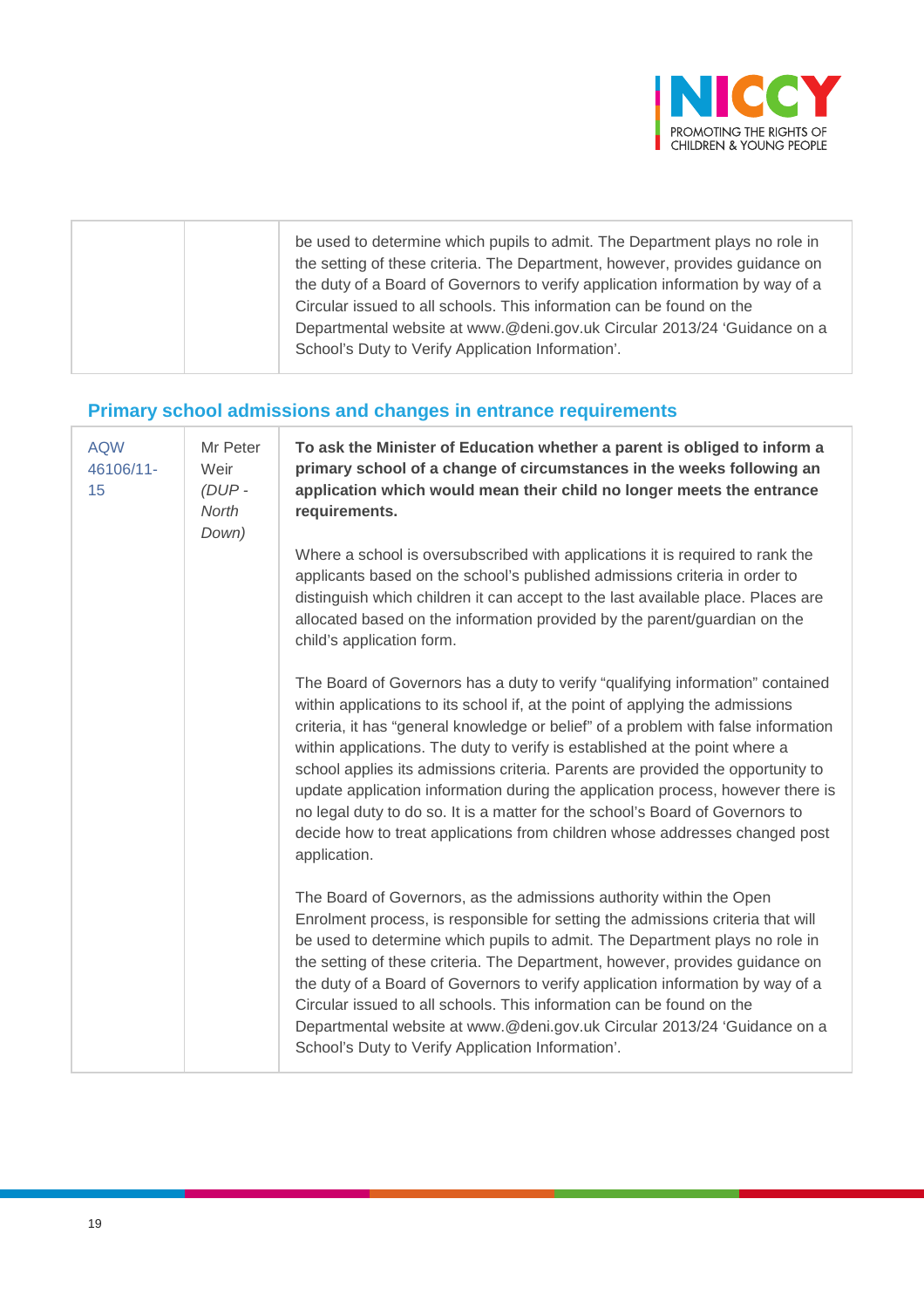

#### **Number of sign language interpreters in schools with deaf pupils**

| <b>AQW</b><br>46053/11-15 | Mr Peter<br>Weir<br>(DUP-<br>North | To ask the Minister of Education how many sign language<br>interpreters have been provided for deaf pupils in local schools in<br>each of the last five years.                                                                                                |
|---------------------------|------------------------------------|---------------------------------------------------------------------------------------------------------------------------------------------------------------------------------------------------------------------------------------------------------------|
|                           | Down)                              | The Education Authority has advised that the number of sign language<br>interpreters provided for deaf pupils in each of the last five financial years<br>is as follows:<br>$2010/11 - 3$<br>$2011/12 - 2$<br>$2012/13 - 3$<br>$2013/14 - 3$<br>$2014/15 - 5$ |

## **Local council powers to stop the sale of legal highs**

| <b>AQW</b><br>Mr Alex<br>46243/11-<br>Easton<br>$(DUP -$<br>15 |                | To ask the Minister of Health, Social Services and Public Safety what<br>powers do local councils have to stop the sale of legal highs.                                                                                                                                                                                                                                                                                                                                                                                                                                                                                                                                                                                                        |
|----------------------------------------------------------------|----------------|------------------------------------------------------------------------------------------------------------------------------------------------------------------------------------------------------------------------------------------------------------------------------------------------------------------------------------------------------------------------------------------------------------------------------------------------------------------------------------------------------------------------------------------------------------------------------------------------------------------------------------------------------------------------------------------------------------------------------------------------|
|                                                                | North<br>Down) | Currently local councils have no specific powers to stop the sale of New<br>Psychoactive Substances (so called 'legal highs'). However, several councils<br>in Northern Ireland have used powers under the General Products Safety<br>Regulations 2005 to apply for an order for the forfeiture of a product on the<br>grounds that it is dangerous and there is inadequate labelling and safety<br>information on such substances. Action taken by Belfast City Council, in<br>partnership with the PSNI and the Attorney General, has led to an injunction<br>against one operator and subsequently 3 people being sentenced in court.<br>Belfast City Council believes this action has closed all the "headshops"<br>operating in the city. |
|                                                                |                | Following lobbying from my Department, the UK Government is currently<br>developing UK-wide legislation to provide a blanket ban on the sale and<br>supply of New Psychoactive Substances. Consideration is being given to how<br>this legislation could be enforced and it is possible that further powers could<br>be given to local councils in this regard.                                                                                                                                                                                                                                                                                                                                                                                |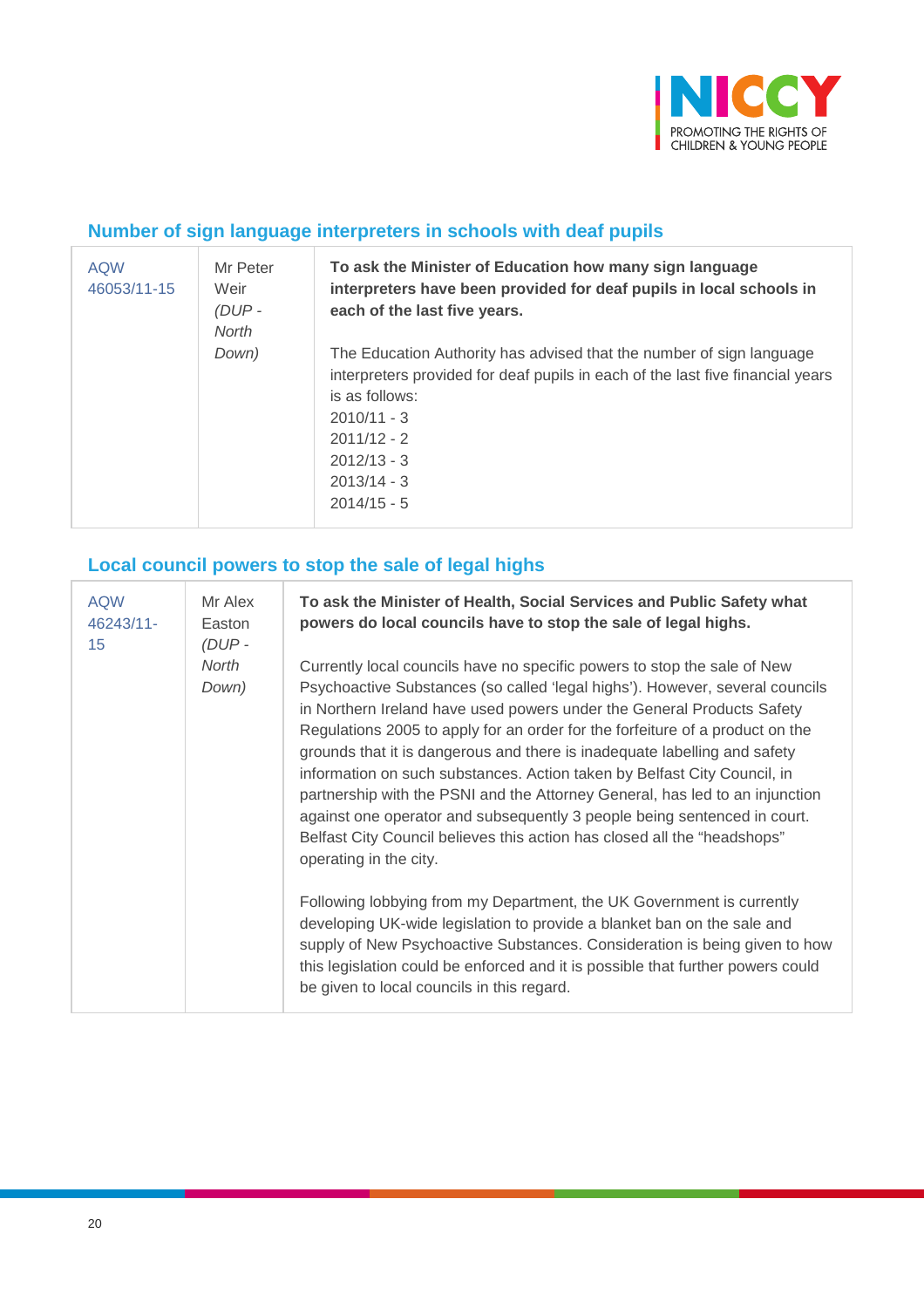

## **Numbers of speech therapists in the Western Health and Social Care Trust**

| <b>AQW</b><br>Ms<br>Caitríona<br>46234/11-<br>15<br>Ruane<br>$(SF -$<br>South<br>Down) | To ask the Minister of Health, Social Services and Public Safety to<br>detail the number of full time speech therapists in the Western Health<br>and Social Care Trust, excluding those on maternity leave and long<br>term illness, in each of the last five years to date.<br>HSC Trusts have supplied the following information. The tables below show<br>the number of full-time staff, the total headcount and the total whole-time<br>equivalent (WTE) for each service at 31st March in each year.<br><b>Northern HSC Trust</b> |  |                         |                        |                        |                  |    |    |       |
|----------------------------------------------------------------------------------------|----------------------------------------------------------------------------------------------------------------------------------------------------------------------------------------------------------------------------------------------------------------------------------------------------------------------------------------------------------------------------------------------------------------------------------------------------------------------------------------------------------------------------------------|--|-------------------------|------------------------|------------------------|------------------|----|----|-------|
|                                                                                        |                                                                                                                                                                                                                                                                                                                                                                                                                                                                                                                                        |  | Year                    | <b>Full-Time Staff</b> | <b>Total Headcount</b> | <b>Total WTE</b> |    |    |       |
|                                                                                        |                                                                                                                                                                                                                                                                                                                                                                                                                                                                                                                                        |  | 2011                    | 44                     | 89                     | 73.70            |    |    |       |
|                                                                                        |                                                                                                                                                                                                                                                                                                                                                                                                                                                                                                                                        |  | 2012                    | 54                     | 100                    | 83.06            |    |    |       |
|                                                                                        |                                                                                                                                                                                                                                                                                                                                                                                                                                                                                                                                        |  | 2013                    | 55                     | 102                    | 86.07            |    |    |       |
|                                                                                        |                                                                                                                                                                                                                                                                                                                                                                                                                                                                                                                                        |  | 2014                    | 55                     | 96                     | 81.46            |    |    |       |
|                                                                                        |                                                                                                                                                                                                                                                                                                                                                                                                                                                                                                                                        |  | 2015                    | 50                     | 100                    | 83.35            |    |    |       |
|                                                                                        |                                                                                                                                                                                                                                                                                                                                                                                                                                                                                                                                        |  | South Eastern HSC Trust |                        |                        |                  |    |    |       |
|                                                                                        |                                                                                                                                                                                                                                                                                                                                                                                                                                                                                                                                        |  | Year                    | <b>Full-Time Staff</b> | <b>Total Headcount</b> | <b>Total WTE</b> |    |    |       |
|                                                                                        |                                                                                                                                                                                                                                                                                                                                                                                                                                                                                                                                        |  | 2011                    | 32                     | 68                     | 57.03            |    |    |       |
|                                                                                        |                                                                                                                                                                                                                                                                                                                                                                                                                                                                                                                                        |  | 2012                    | 25                     | 65                     | 52.24            |    |    |       |
|                                                                                        |                                                                                                                                                                                                                                                                                                                                                                                                                                                                                                                                        |  |                         |                        |                        | 2013             | 30 | 72 | 58.01 |
|                                                                                        |                                                                                                                                                                                                                                                                                                                                                                                                                                                                                                                                        |  | 2014                    | 33                     | 74                     | 61.02            |    |    |       |
|                                                                                        |                                                                                                                                                                                                                                                                                                                                                                                                                                                                                                                                        |  | 2015                    | 34                     | 73                     | 61.06            |    |    |       |
|                                                                                        |                                                                                                                                                                                                                                                                                                                                                                                                                                                                                                                                        |  |                         |                        |                        |                  |    |    |       |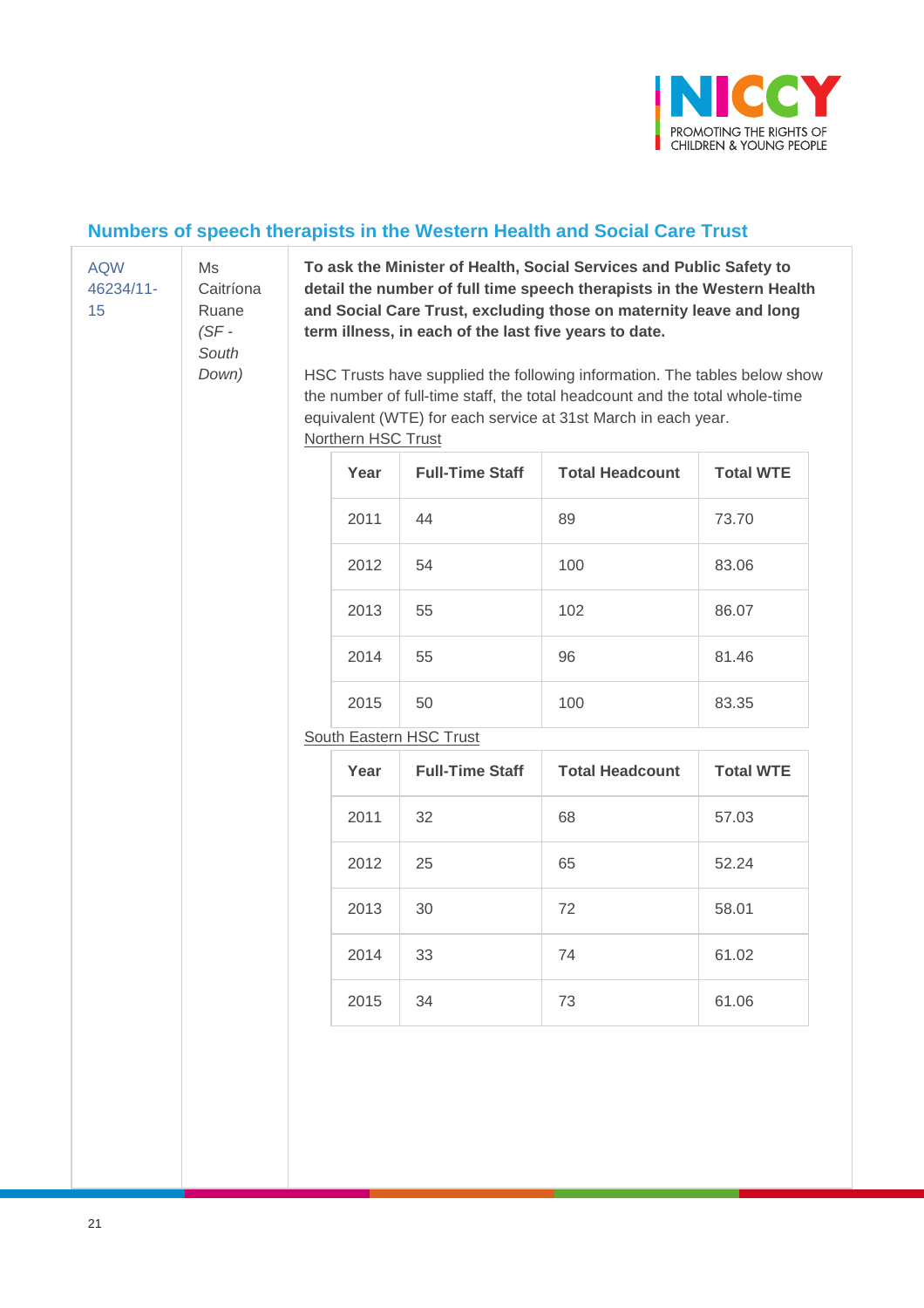

| Southern HSC Trust       |                        |                        |                           |
|--------------------------|------------------------|------------------------|---------------------------|
| Year                     | <b>Full-Time Staff</b> | <b>Total Headcount</b> | <b>Total WTE</b>          |
| 2011                     | 36                     | 70                     | 54.96                     |
| 2012                     | 37                     | 65                     | 52.55                     |
| 2013                     | 34                     | 79                     | 58.54                     |
| 2014                     | 31                     | 72                     | 55.06                     |
| 2015                     | 29                     | 71                     | 51.54                     |
|                          |                        |                        |                           |
| <b>Western HSC Trust</b> |                        |                        |                           |
| Year                     | <b>Full-Time Staff</b> | <b>Total Headcount</b> |                           |
| 2011                     | 27                     | 54                     | 46.45                     |
| 2012                     | 32                     | 58                     | 50.29                     |
| 2013                     | 31                     | 59                     | <b>Total WTE</b><br>51.98 |
| 2014                     | 34                     | 61                     | 54.26                     |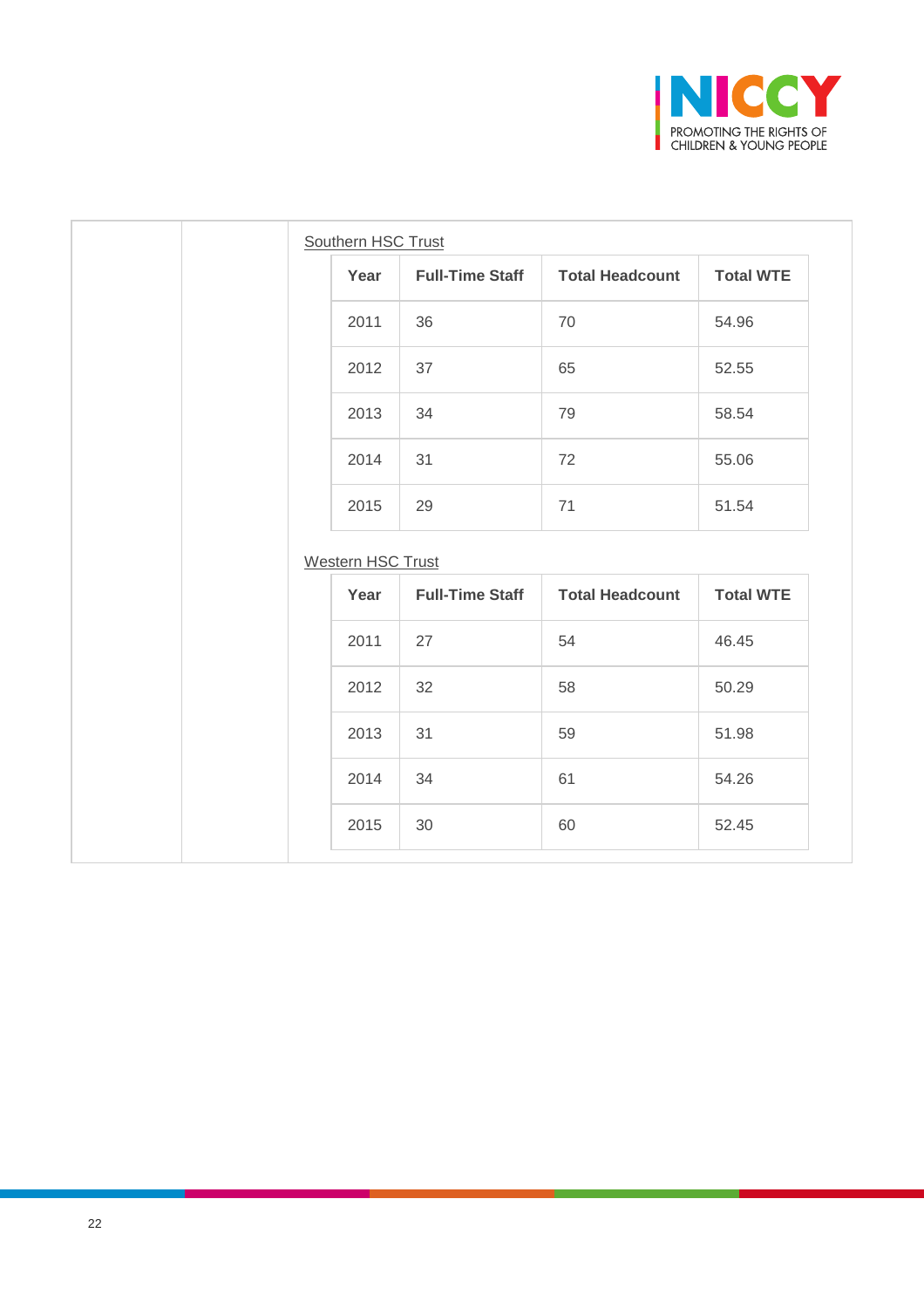

#### **Waiting times for adult and child referrals to mental health services**

| <b>AQW</b> | N  |
|------------|----|
| 46163/11   | R  |
| -15        | В  |
|            | (l |
|            | Н  |

Mr Roy eggs *(UUP - East Antrim*

*)*

**To ask the Minister of Health, Social Services and Public Safety to detail (i) the current waiting time for an (a) adult; and (b) child referral to mental health services; and (ii) the number of individuals awaiting their first professional assessment, broken down by Health and Social Care Trust.**

(a) Table 1 overleaf details the current waiting times for adults referred for mental health services at 30 April 2015 by Health and Social Care Trust. **Table 1**

| <b>HSC</b><br><b>Trust</b>     | <b>Waiting Times</b> | <b>Total</b>        |                     |                                       |                               |                         |
|--------------------------------|----------------------|---------------------|---------------------|---------------------------------------|-------------------------------|-------------------------|
|                                | $0 - 3$<br>week<br>S | $>3-6$<br>week<br>S | $>6-9$<br>week<br>S | $> 9 -$<br>13<br>week<br>$\mathbf{s}$ | $>13$<br>week<br>$\mathbf{s}$ |                         |
| <b>Belfast</b>                 | 593                  | 306                 | 156                 | 46                                    | 20                            | 1,12<br>1               |
| <b>Northern</b>                | 672                  | 322                 | 135                 | $\mathbf 0$                           | 0                             | 1,12<br>9               |
| <b>South</b><br><b>Eastern</b> | 310                  | 156                 | 21                  | $\Omega$                              | $\Omega$                      | 487                     |
| <b>Souther</b><br>n            | 494                  | 381                 | 305                 | 148                                   | 17                            | 1,34<br>5               |
| Western                        | 385                  | 236                 | 136                 | 52                                    | 5                             | 814                     |
| <b>Total</b>                   | 2,454                | 1,401               | 753                 | 246                                   | 42                            | 4,89<br>$6\phantom{1}6$ |

(i)(b) Table 2 below details the current waiting times for children to access Child and Adolescent Mental Health Services at 30 April 2015 by Health and Social Care Trust.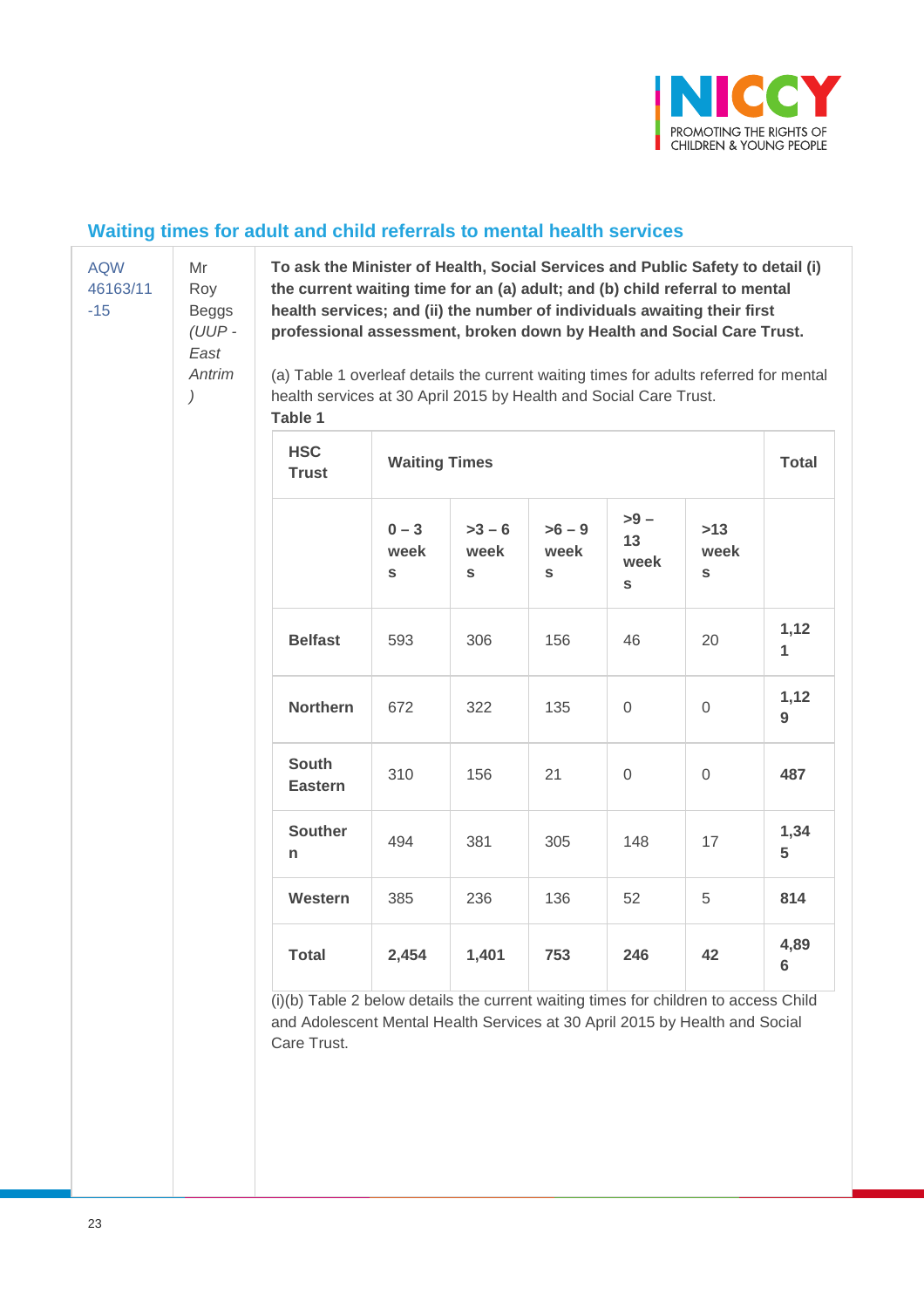

| <b>Trust</b>     |                  |                  | <b>Waiting Times</b>                                                                                                                                                                                                             |                 |                        |                     | <b>Total</b> |
|------------------|------------------|------------------|----------------------------------------------------------------------------------------------------------------------------------------------------------------------------------------------------------------------------------|-----------------|------------------------|---------------------|--------------|
|                  |                  | $0 - 3$<br>weeks | $>3-6$<br>weeks                                                                                                                                                                                                                  | $>6-9$<br>weeks | $> 9 -$<br>13<br>weeks | $>13$<br>weeks      |              |
| <b>Belfast</b>   |                  | 162              | 82                                                                                                                                                                                                                               | 44              | $\mathbf{1}$           | $\mathsf{O}\xspace$ | 289          |
| Northern         |                  | 63               | 39                                                                                                                                                                                                                               | 44              | 60                     | 23                  | 229          |
| South<br>Eastern |                  | $\mathbf 0$      | $\mathbf 0$                                                                                                                                                                                                                      | $\mathbf 0$     | $\mathsf{O}\xspace$    | $\mathbf 0$         | $\pmb{0}$    |
| Southern         |                  | 42               | 21                                                                                                                                                                                                                               | 20              | $\overline{0}$         | $\mathsf{O}\xspace$ | 83           |
| Western          |                  | 116              | 71                                                                                                                                                                                                                               | 67              | 10                     | $\mathsf{O}\xspace$ | 264          |
| <b>Total</b>     |                  | 383              | 213                                                                                                                                                                                                                              | 175             | 71                     | 23                  | 865          |
|                  |                  |                  |                                                                                                                                                                                                                                  |                 |                        |                     |              |
|                  | <b>HSC Trust</b> |                  | (ii) Table 3 below details the total number of individuals awaiting their first<br>professional assessment at 30 April 2015 by Health and Social Care Trust area.<br>No. of individuals waiting first professional<br>assessment |                 |                        |                     |              |
|                  | <b>Belfast</b>   |                  | 1,410                                                                                                                                                                                                                            |                 |                        |                     |              |
|                  | Northern         |                  | 1,358                                                                                                                                                                                                                            |                 |                        |                     |              |
|                  | South<br>Eastern |                  | 487                                                                                                                                                                                                                              |                 |                        |                     |              |
|                  | Southern         |                  | 1,428                                                                                                                                                                                                                            |                 |                        |                     |              |
| Table 3          | Western          |                  | 1,078                                                                                                                                                                                                                            |                 |                        |                     |              |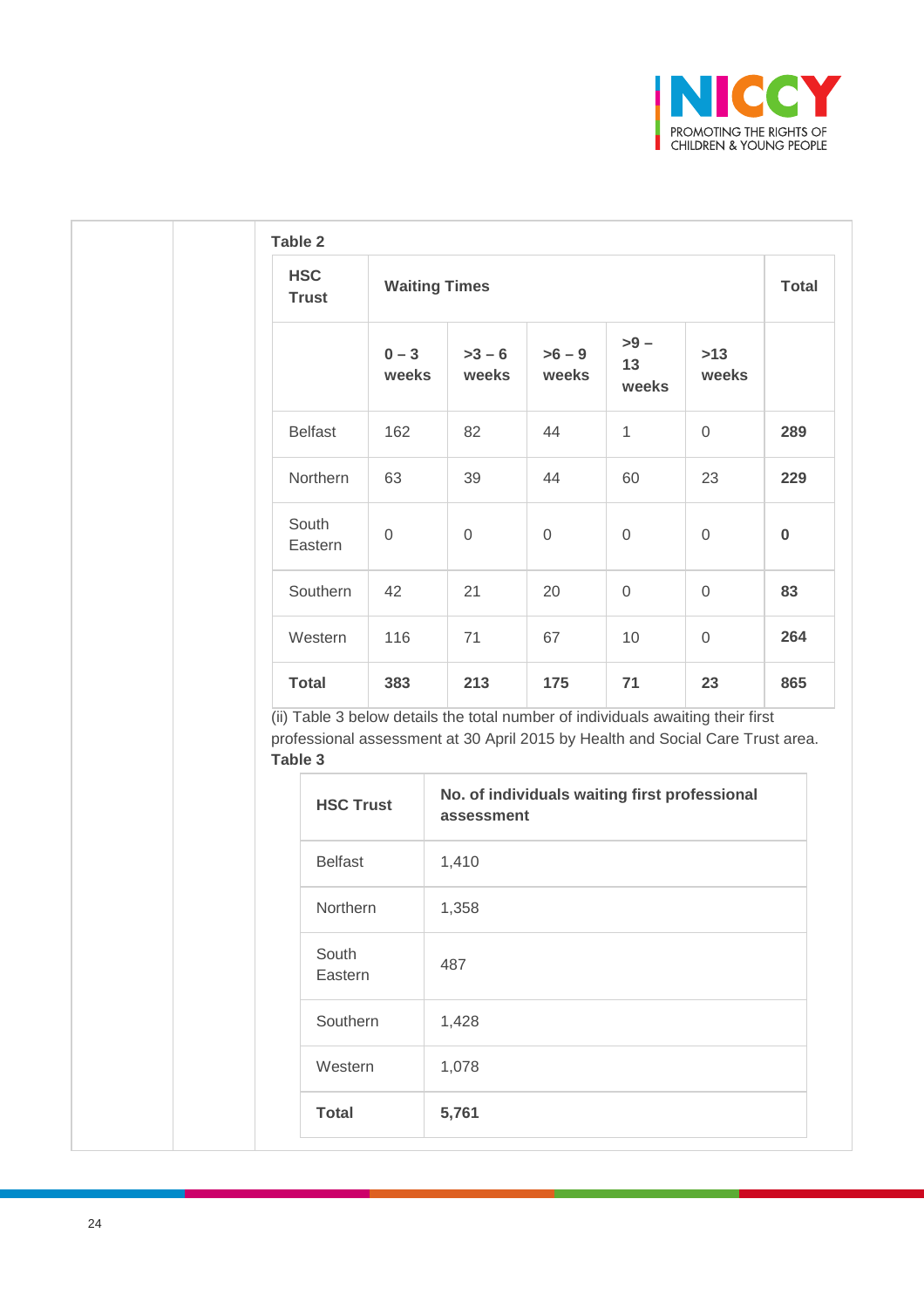

#### **Appointment of a Paediatric Gastroenterology consultant in the WHSC Trust**

| <b>AQW</b><br>46072/11-<br>15 | Ms.<br><b>Michaela</b><br><b>Boyle</b><br>(SF - West | To ask the Minister of Health, Social Services and Public Safety if he<br>plans to appoint a Paediatric Gastroenterology consultant in the<br><b>Western Health and Social Care Trust.</b>                                                                                                                                                                                             |
|-------------------------------|------------------------------------------------------|----------------------------------------------------------------------------------------------------------------------------------------------------------------------------------------------------------------------------------------------------------------------------------------------------------------------------------------------------------------------------------------|
|                               | Tyrone)                                              | Recruitment matters are the responsibility of HSC Employers. At present<br>Paediatric Gastroenterology is a specialist tertiary service commissioned for<br>the whole of Northern Ireland and delivered by Belfast Health and Social<br>Care Trust. The Western Health and Social Care Trust has advised me that<br>there are no plans to appoint a consultant in this specialty area. |

## **Measures to address shortage in the Paediatric Gastroenterology Department at the Royal**

| <b>AQW</b><br>46071/11-<br>15 | Ms<br>Michaela<br><b>Boyle</b><br>(SF - West | To ask the Minister of Health, Social Services and Public Safety what<br>measures he is taking to address the shortage of consultants in the<br>Paediatric Gastroenterology Department in the Royal Victoria Hospital.                                                                                                                                                                                                                                                                                                                                                                 |
|-------------------------------|----------------------------------------------|----------------------------------------------------------------------------------------------------------------------------------------------------------------------------------------------------------------------------------------------------------------------------------------------------------------------------------------------------------------------------------------------------------------------------------------------------------------------------------------------------------------------------------------------------------------------------------------|
|                               | Tyrone)                                      | Recruitment matters are the responsibility of HSC employers. The Belfast<br>Health and Social Care Trust has advised me that it currently employs two<br>consultants and one nurse specialist in the Paediatric Gastroenterology<br>Department in the Royal Victoria Hospital. At present one consultant is<br>currently on a leave of absence and the Trust is in the process of appointing<br>a locum to cover this post and is in discussion with the Health and Social<br>Care Board regarding an increase in the number of theatre lists to reduce<br>waiting times for patients. |

#### **HSSPS actions and their effect since the introduction of the Autism Strategy**

| <b>AQW</b><br>46027/11-15 | Mr Jim<br>Allister<br>(TUV -<br>North | To ask the Minister of Health, Social Services and Public Safety what<br>innovative actions, and with what effect, have been taken since the<br>introduction of the Autism Strategy.                |
|---------------------------|---------------------------------------|-----------------------------------------------------------------------------------------------------------------------------------------------------------------------------------------------------|
|                           | Antrim)                               | It is intended that an update on the progress of the cross-departmental<br>Autism Strategy (2013 - 2020) and Action Plan (2013 - 2016) will be<br>shared with the Assembly by the end of June 2015. |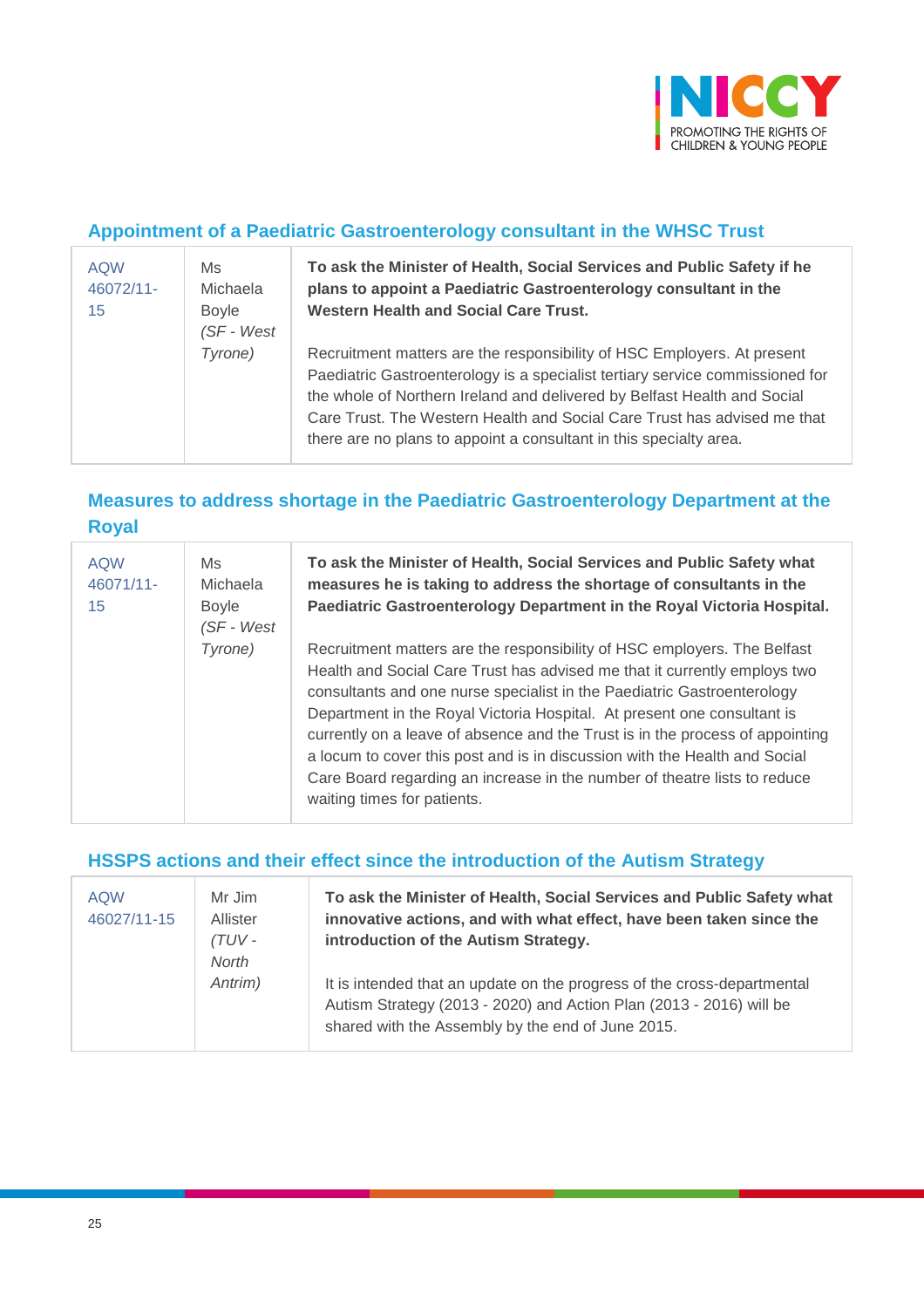

## **Delivery of NICE guidelines on autism**

| <b>AQW</b><br>46026/11-<br>15 | Mr Jim<br>Allister<br>$(TUV -$<br>North | To ask the Minister of Health, Social Services and Public Safety for his<br>assessment of how far his Department is succeeding in adhering to the<br>National Institute for Health and Care Excellence guidelines on autism.                                                                                                                                                                                                                                                                                                                                                                                                                           |
|-------------------------------|-----------------------------------------|--------------------------------------------------------------------------------------------------------------------------------------------------------------------------------------------------------------------------------------------------------------------------------------------------------------------------------------------------------------------------------------------------------------------------------------------------------------------------------------------------------------------------------------------------------------------------------------------------------------------------------------------------------|
|                               | Antrim)                                 | Substantial progress has been made in Northern Ireland in delivering NICE<br>Clinical Guidelines CG 128 'Autism Diagnosis in Children and Young<br>People' and CG 170 'The Management and Support of Children and<br>Young People on the Autism Spectrum', through the Six Steps of Autism<br>Care regional model.<br>However, full implementation in achieving standard timescales from referral<br>to assessment, assessment to diagnosis, and then to appropriate<br>intervention, are not presently being met, as a result of the very considerable<br>increase in referrals and the inability of current service capacity to meet this<br>demand. |

## **HSSPS funding for children's respite care**

| <b>AQW</b><br>46000/11-<br>15 | Mr Fearghal<br><b>McKinney</b><br>$(SDLP -$<br>South | To ask the Minister of Health, Social Services and Public Safety to<br>detail the funding allocations to children's respite care, broken<br>down by Health and Social Care Trust in (i) 2014/15; and (ii) 2015/16.                                           |
|-------------------------------|------------------------------------------------------|--------------------------------------------------------------------------------------------------------------------------------------------------------------------------------------------------------------------------------------------------------------|
|                               | Belfast)                                             | As respite care is provided across a number of Programmes of Care,<br>information on Health and Social Care Trust's funding allocations to<br>children's respite services is not readily available and could only be<br>obtained at a disproportionate cost. |

## **Number of people treated for self harm and suicidal thoughts, including under 16's**

| <b>AQW</b><br>45898/11<br>$-15$ | Mr<br>Samuel<br>Gardine<br>r MBE<br>(UUP- | To ask the Minister of Health, Social Services and Public Safety how many<br>people were treated in each Emergency Department for self-harm and/or<br>suicidal thoughts in (i) 2014/15; (ii) 2011/12; and (iii) 2007/08; and to detail<br>how many were aged under 16 years old.                                          |
|---------------------------------|-------------------------------------------|---------------------------------------------------------------------------------------------------------------------------------------------------------------------------------------------------------------------------------------------------------------------------------------------------------------------------|
|                                 | Upper<br>Bann)                            | Information on the number of people treated for self-harm and/or suicidal<br>thoughts is not available. However, information is available on the number of<br>self-harm and suicidal ideations (thoughts) presentations at emergency care<br>departments, and is detailed in the table overleaf.                          |
|                                 |                                           | This information is sourced from the Northern Ireland (NI) Registry of Self-Harm<br>which was implemented in all five Health and Social Care (HSC) Trusts on 1st<br>April 2012, and information is therefore not available prior to this date.<br>Information is however, available for emergency care departments in the |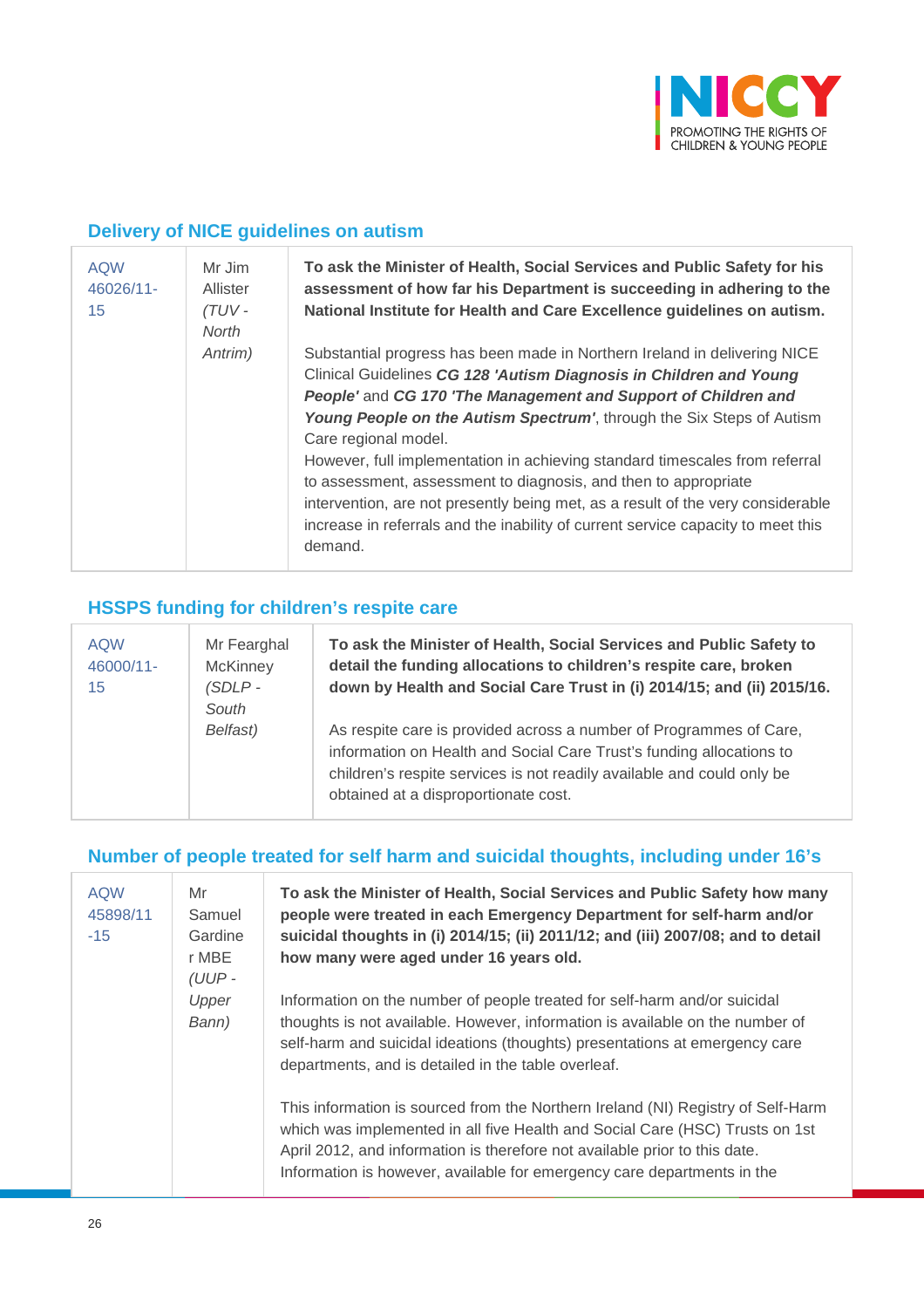

Western HSC Trust, from 2007/08 onwards, as the register was piloted in this HSC Trust in 2007.

**Number of Self-harm and Suicidal Ideation Presentations 1 at Emergency Care Departments (2007/08, 2011/12 and 2014/15)**

| <b>Departmen</b><br>t | 2007/08                  |                  | 2011/12                  |                          | 2014/152            |                     |  |
|-----------------------|--------------------------|------------------|--------------------------|--------------------------|---------------------|---------------------|--|
|                       | <b>Unde</b><br>r 16      | <b>Tota</b><br>ı | <b>Unde</b><br>r 16      | <b>Tota</b><br>ı         | <b>Unde</b><br>r 16 | <b>Total</b>        |  |
| Mater                 | $\overline{a}$           | $\bar{ }$        | $\overline{a}$           | $\overline{\phantom{m}}$ | 36                  | 858                 |  |
| Royal<br>Victoria     |                          |                  | -                        | ٠                        | 51                  | 1,28<br>$\mathbf 0$ |  |
| <b>RBHSC</b>          | $\overline{a}$           | -                | $\overline{\phantom{0}}$ | ÷,                       | 6                   | 16                  |  |
| Antrim Area           | $\overline{a}$           | ۰                | -                        | $\overline{\phantom{m}}$ | 49                  | 981                 |  |
| Causeway              | $\overline{a}$           | $\bar{ }$        | $\overline{a}$           | $\overline{\phantom{m}}$ | 15                  | 367                 |  |
| Downe                 | L,                       | -                | $\overline{\phantom{0}}$ | $\overline{a}$           | 3                   | 56                  |  |
| Lagan<br>Valley       |                          | L,               | L,                       | $\overline{\phantom{0}}$ | 8                   | 115                 |  |
| Ulster                | $\overline{\phantom{m}}$ | ۰                | -                        | ۰                        | 48                  | 782                 |  |
| Craigavon<br>Area     |                          |                  |                          |                          | 43                  | 904                 |  |
| Daisy Hill            | $\overline{a}$           | $\bar{ }$        | $\overline{a}$           | $\overline{a}$           | 19                  | 345                 |  |
| Altnagelvin<br>Area   | 32                       | 997              | 26                       | 983                      | 34                  | 880                 |  |
| South West<br>Acute   | $\mathsf 9$              | 217              | 5                        | 363                      | 26                  | 365                 |  |
| T <sub>under</sub>    | $\pmb{\Lambda}$          | つつに              |                          |                          |                     |                     |  |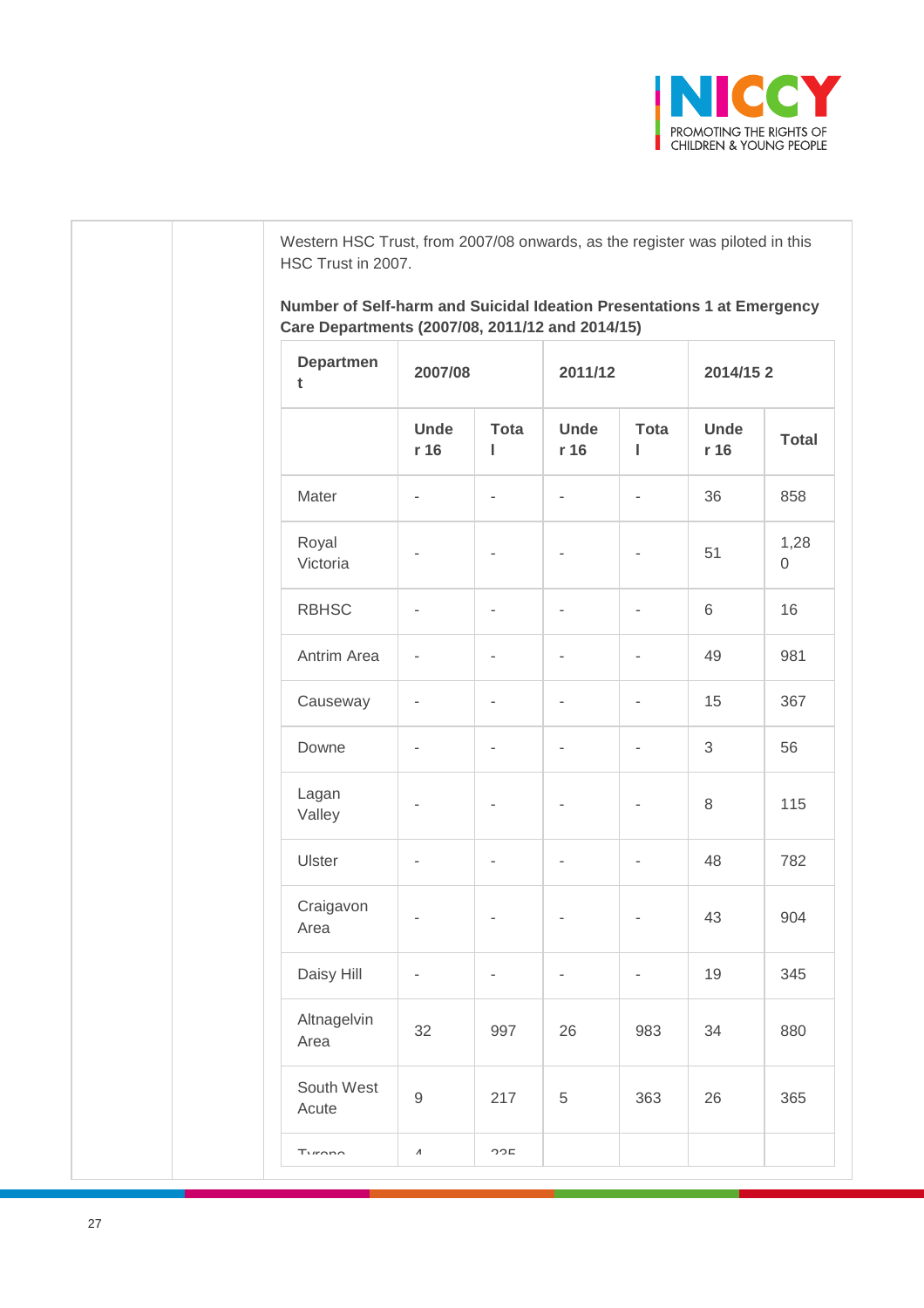

| County 3                                                                                                                                                                                                                                                                                                       |  |  |  |
|----------------------------------------------------------------------------------------------------------------------------------------------------------------------------------------------------------------------------------------------------------------------------------------------------------------|--|--|--|
| 1 The number of presentations does not equal the number of individuals, as an<br>individual can present to an emergency care department more than once<br>2 Includes provisional information for the period 1st April 2014 - 31st December<br>2014<br>3 Tyrone County stopped acute services on 1st April 2012 |  |  |  |

# **Waiting lists at the Royal Hospital for sick children**

| <b>AQW</b><br>45075/1<br>$1 - 15$ | Mr<br>Feargh<br>al<br><b>McKinn</b><br>ey<br>$(SDLP -$<br>South<br>Belfast) | To ask the Minister of Health, Social Services and Public Safety for a<br>breakdown of the waiting lists across all medical disciplines at the Royal<br><b>Belfast Hospital for Sick Children.</b><br>Information on the number of patients waiting, in weeks, to receive (i) a first<br>outpatient appointment, (ii) a diagnostic test and (iii) inpatient treatment at the<br>Royal Belfast Hospital for Sick Children (RBHSC) is shown below.<br>(i) Number of patients waiting, in weeks, to receive a first consultant |                                                                                                                                                                                                           |                                |                          |                                                                |                                       |                               |                        |  |
|-----------------------------------|-----------------------------------------------------------------------------|-----------------------------------------------------------------------------------------------------------------------------------------------------------------------------------------------------------------------------------------------------------------------------------------------------------------------------------------------------------------------------------------------------------------------------------------------------------------------------------------------------------------------------|-----------------------------------------------------------------------------------------------------------------------------------------------------------------------------------------------------------|--------------------------------|--------------------------|----------------------------------------------------------------|---------------------------------------|-------------------------------|------------------------|--|
|                                   |                                                                             |                                                                                                                                                                                                                                                                                                                                                                                                                                                                                                                             | led outpatient appointment at the RBHSC, at 9th April 2015<br>Number of patients waiting, in weeks, to receive a first<br>consultant led outpatient appointment at the RBHSC, at 9th<br><b>April 2015</b> |                                |                          |                                                                |                                       |                               |                        |  |
|                                   |                                                                             |                                                                                                                                                                                                                                                                                                                                                                                                                                                                                                                             | $0-6$<br>week<br>$\mathbf{s}$                                                                                                                                                                             | $>6-9$<br>week<br>S            | $>9-$<br>12<br>week<br>S | $>12-$<br>15<br>week<br>S                                      | $>15-$<br>18<br>week<br>S             | >18<br>week<br>S              | <b>Tot</b><br>al       |  |
|                                   |                                                                             | <b>RBHS</b><br>C                                                                                                                                                                                                                                                                                                                                                                                                                                                                                                            | 1,89<br>$\overline{4}$                                                                                                                                                                                    | 747                            | 558                      | 264                                                            | 252                                   | 1,52<br>$\overline{7}$        | 5,24<br>$\overline{2}$ |  |
|                                   |                                                                             | (ii) Number of patients waiting, in weeks, for a diagnostic test at the RBHSC,<br>at 13th April 2015                                                                                                                                                                                                                                                                                                                                                                                                                        |                                                                                                                                                                                                           |                                |                          |                                                                |                                       |                               |                        |  |
|                                   |                                                                             |                                                                                                                                                                                                                                                                                                                                                                                                                                                                                                                             |                                                                                                                                                                                                           | the RBHSC, at 13th April 2015  |                          | Number of patients waiting, in weeks, for a diagnostic test at |                                       |                               |                        |  |
|                                   |                                                                             |                                                                                                                                                                                                                                                                                                                                                                                                                                                                                                                             | $0-6$<br>week<br>$\mathbf{s}$                                                                                                                                                                             | $>6-9$<br>week<br>$\mathbf{s}$ | $>9-$<br>13<br>week<br>S | $>13-$<br>21<br>week<br>S                                      | $>21-$<br>26<br>week<br>${\mathsf s}$ | $>26$<br>week<br>$\mathbf{s}$ | Tot<br>al              |  |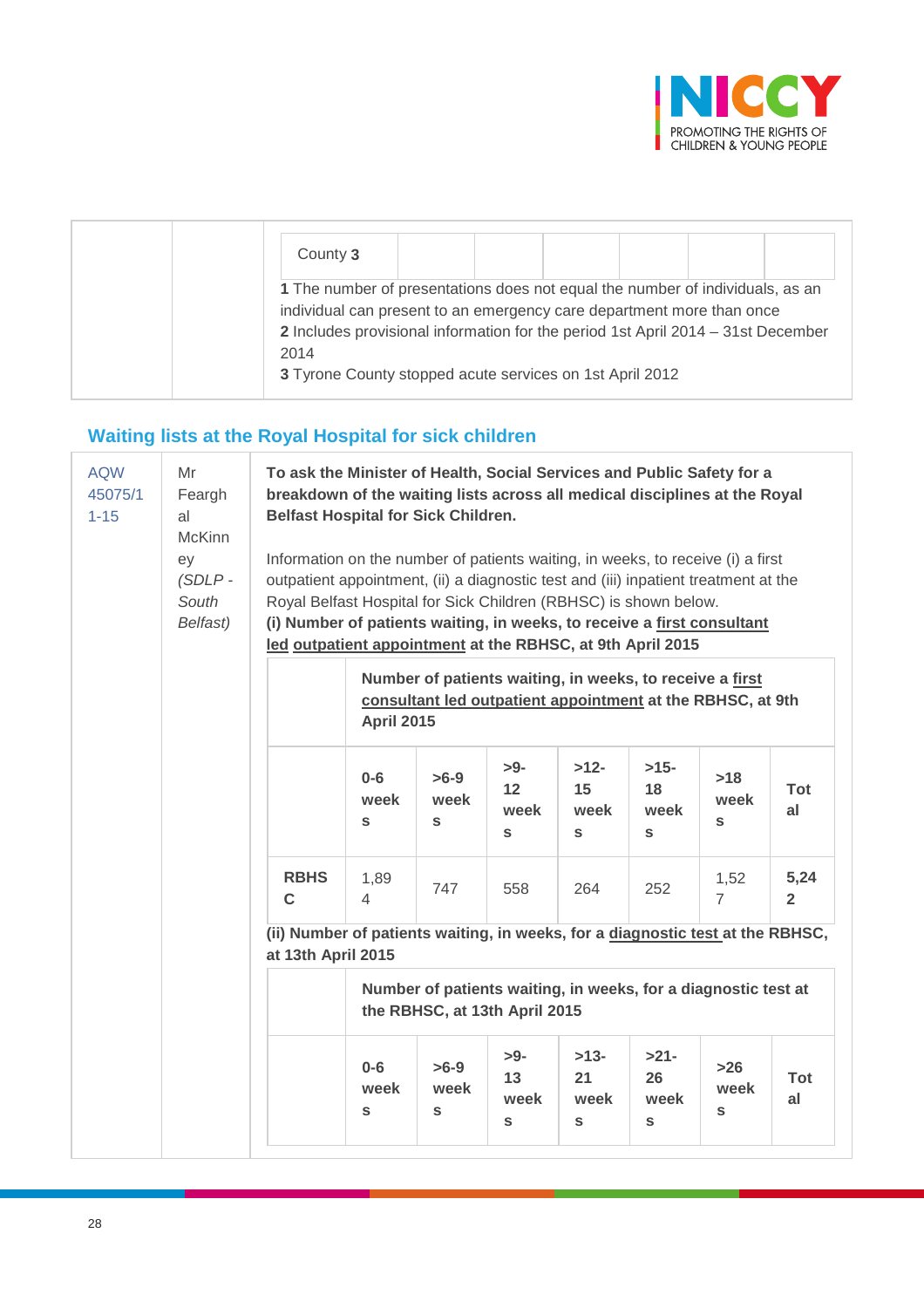

| <b>RBHS</b><br>C                                                                                        | 233              | 11               | $\overline{4}$ | $\Omega$                                                                                                | $\Omega$              | $\Omega$       | 248          |
|---------------------------------------------------------------------------------------------------------|------------------|------------------|----------------|---------------------------------------------------------------------------------------------------------|-----------------------|----------------|--------------|
| Number of patients waiting, in weeks, to receive inpatient treatment at the<br>RBHSC, at 9th April 2015 |                  |                  |                |                                                                                                         |                       |                |              |
|                                                                                                         |                  |                  |                | Number of patients waiting, in weeks, to receive inpatient<br>treatment at the RBHSC, at 9th April 2015 |                       |                |              |
|                                                                                                         | $0 - 6$<br>weeks | $>6-13$<br>weeks | 21             | $>13-$<br>weeks                                                                                         | $>21-$<br>26<br>weeks | $>26$<br>weeks | <b>Total</b> |
| <b>RBHSC</b>                                                                                            | 179              | 305              | 271            |                                                                                                         | 169                   | 403            | 1,327        |

## **Role of social media in the trial process and impact for young people**

| <b>AQW</b><br>46138/11-<br>15 | Mr David<br>McIlveen<br>$(DUP -$<br><b>North</b> | To ask the Minister of Justice what strategy his Department has in<br>place to respond to the increasing role of social media in the trial<br>process and the repercussions for young people.                                                                                                                                                                 |
|-------------------------------|--------------------------------------------------|---------------------------------------------------------------------------------------------------------------------------------------------------------------------------------------------------------------------------------------------------------------------------------------------------------------------------------------------------------------|
|                               | Antrim)                                          | There is no specific Justice strategy in place for this. I am aware of<br>concerns about young people making inappropriate, ill-advised or indeed<br>criminal use of social media. This would need a broader consideration than<br>from the justice perspective, and a wider range of Departments and<br>organisations would have an interest in this matter. |

## **Strategy to reduce delays in criminal court cases involving young defendants**

| <b>AQW</b><br>$46131/11 -$<br>15 | Mr David<br><b>McIlveen</b><br>$(DUP -$<br><b>North</b> | To ask the Minister of Justice what strategy his Department has in<br>place to reduce delays in criminal court cases involving young<br>defendants.                                                                                                                                                                                                                                         |
|----------------------------------|---------------------------------------------------------|---------------------------------------------------------------------------------------------------------------------------------------------------------------------------------------------------------------------------------------------------------------------------------------------------------------------------------------------------------------------------------------------|
|                                  | Antrim)                                                 | I am overseeing an ambitious and far-reaching programme of work to<br>transform the performance of the criminal justice system through a range of<br>procedural and legislative reforms.                                                                                                                                                                                                    |
|                                  |                                                         | The programme has given a particular focus to cases involving young<br>people and has already delivered Youth Engagement Clinics which provide<br>additional support to young people at an early stage in proceedings to help<br>them make better informed decisions about their case. Early indications are<br>that this initiative, which was developed to begin to prepare the system in |